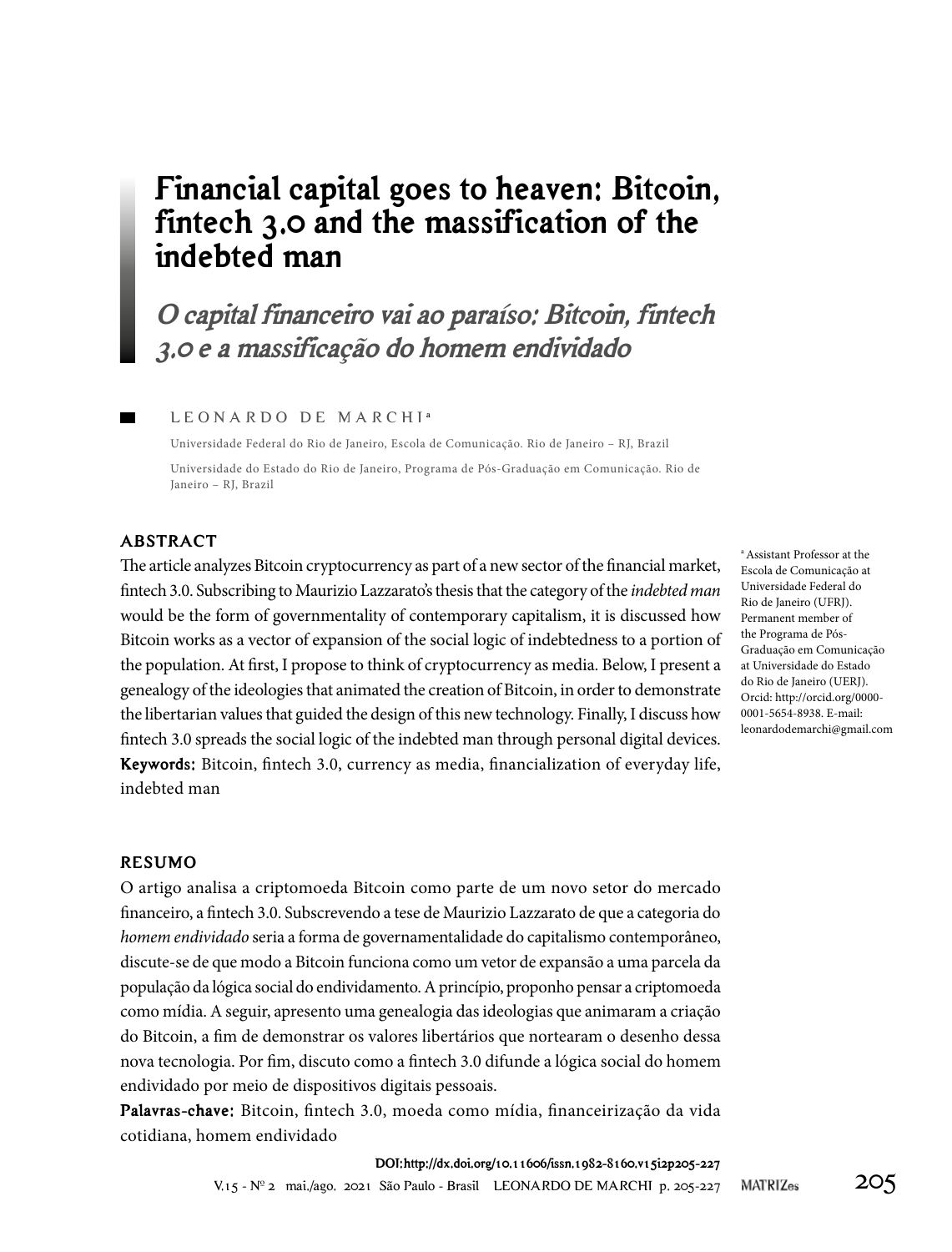

<sup>1</sup> Cryptocurrencies are an open source digital asset designed to function as a payment system between users of a distributed network (*peer-to-peer*). Coin ownership records are stored in a digital ledger, the blockchain, which uses encryption to protect transaction records, control the creation of additional coins, and verify the transfer of the property of coins.

<sup>2</sup> A set of principles and techniques used to encrypt a script, making it unintelligible to those who do not have access to the stipulated technical conventions.

<sup>3</sup>The problem of the indebtedness of individuals (notably, the indebtedness of university students in the United States) took center stage in the agenda brought by the Occupy Wall Street movement. Since then, indebtedness as a form of governmentality has become the object of academic reflection among intellectuals from different theoretical currents (Graeber, 2011; Lazzarato, 2017).

### **INTRODUCTION**

THE CRYPTO CURRENCIES<sup>1</sup>, OR encrypted digital currencies<sup>2</sup>, gained prominence as one of the most innovative financial assets in recent years. Launched in 2008 after the publication of an article by a developer whose iden , OR encrypted digital currencies<sup>2</sup>, gained prominence as one of the most innovative financial assets in recent years. Launched in 2008 after the publication of an article by a pseudonym Satoshi Nakamoto (2008), Bitcoin seemed to be a turning point in the trajectory of the financial market. Unlike previous experiences (such as Bit-Gold or B-Money), its registry system, the blockchain, promises to guarantee the necessary confidence for the use of this medium of exchange by a decentralized community, without the need for any political authority to certify its value. In addition, Bitcoins were offered not by large institutions in the financial sector, but by individual developers and/or small computer companies (startups), revealing the emergence of new economic agents that could restructure the financial market. It is not surprising, therefore, that Bitcoin has been hailed as the future of financial technology, or fintech.

Bitcoin's release date is emblematic. The financial crisis caused by the bursting of the housing bubble (called the mortgage crisis or subprime) in 2007, which started in the United States and soon became global, marks a turning point in contemporary capitalism. Unlike previous crises, which could be circumvented with the creation of new speculation bubbles, that of mortgages showed the exhaustion of neoliberalism's capacity to generate capital growth (Streeck, 2018; Varoufakis, 2016). At the time, popular uprisings emerged that demanded the regulation of financial capital and the end of neoliberal policies, which resulted in increasing indebtedness of the population.<sup>3</sup> The Occupy Wall Street movement was the most emblematic effort in this direction (Harvey et al., 2012). Among intellectuals and analysts of the political and economic situation, it was even declared the end of neoliberalism and the return to economic policies that presuppose greater State participation in income distribution as a way to achieve social justice.

What happened following the state intervention to remedy the economic crisis was, however, just the opposite. Instead of offering *mea culpa* for rampant speculation, large banks and financial agencies began to demand that national states be better able to bail out the financial sector in case of need. However, as the states lent (non-repayable) money to the financial sector in order to provide liquidity to the economy, the public debt of these countries increased remarkably. In the reading of financial capital, this meant that states would no longer be able to pay (to the financial market itself) the interest on their debts (Blyth, 2017). Despite the obvious paranoid nature of this argument, financial market lobbyists successfully pressured states not to regulate financial capital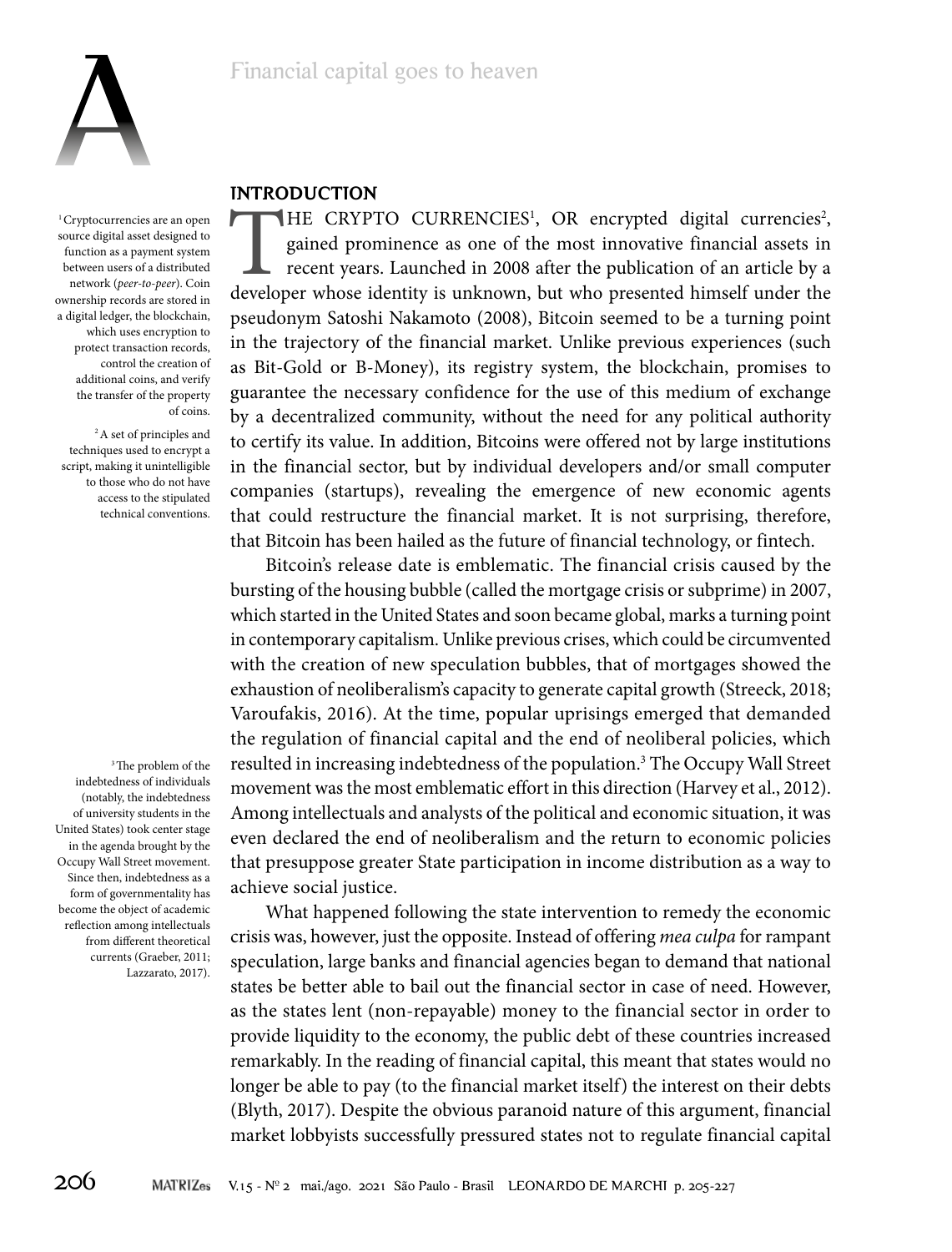and, instead, accelerate fiscal austerity policies, reduce public investment in public services, deregulate the labor market and privatize common goods (water, energy, road infrastructure etc.).

This movement led to the deepening of direct relations between civil society and financial capital. The neoliberal period in politics is characterized by the displacement of the State's social functions and the deregulation of labor protection. This has a series of consequences for the workforce, such as the general decrease in wages and the transformation of unemployment and informal employment into structural factors in the economy. Without guaranteed jobs and with scarce and precarious public services, most individuals turn to the private sector for the goods and services necessary for their livelihood. This unprecedentedly increases the level of personal indebtedness, creating a systemic relationship between *creditor* and *debtor* with financial capital. By relying more and more on private credit to fund their lives, individuals are incurring more and more debt to the point where most of their working time is devoted to paying multiple bills, which are never extinguished. Thus, a new type of economic subject emerges, who does not seek so much to maximize their profits as to pay their debts. Hence, Maurizio Lazzarato (2017) created the concept of the *indebted man* (*l'homme endetté*) to account for the subjectivity characteristic of neoliberal capitalism.

However, after the financial crisis of 2007, how would it be possible to direct families and companies to seek more private credit in a scenario of economic depression and disbelief in the financial system? One possible solution was to offer financial products that could be accessed through personal digital devices such as laptops or cell phones. Not by chance, as of 2009, we witness the emergence of a growing number of digital companies that offer access to financial products via the internet: crowdfunding platforms, digital banks, digital portfolios, investment platforms in the stock market or in public bonds for individuals, cashback, cryptocurrencies, tokenization, among other products.

This set of digital platforms ended up constituting a new niche in the financial system, which has been labeled fintech 3.0<sup>4</sup> (Arner et al., 2015; Nicoletti, 2017). Their peculiarity lies less in the novelty of the products they offer (although some are quite innovative) than in their audience: any individual with minimal availability of money and access to the Internet. Thus, the financial market would have access not only to large sums of money from a few large investors, but also to the little money of millions of small investors, who could give back the liquidity of a sector of the economy depleted by fears of the subprime crisis. Under the banner of *democratization of the financial market*, the problem of both liquidity and the population's confidence in the financial market had

<sup>4</sup> In their analysis of the financial market after the mortgage crisis, Arner et al. (2015) decided to create a historical perspective of the global financial system from the agents who offered financial products, that is, through some evolution of financial technology companies. From a historicist perspective, the authors decided to classify three moments: between 1866 and 1987, when fintech 1.0 would be established; between 1987 and 2008, when there is a shift to fintech 2.0; and, finally, from 2008 until the present moment, when fintech 3.0 would be configured.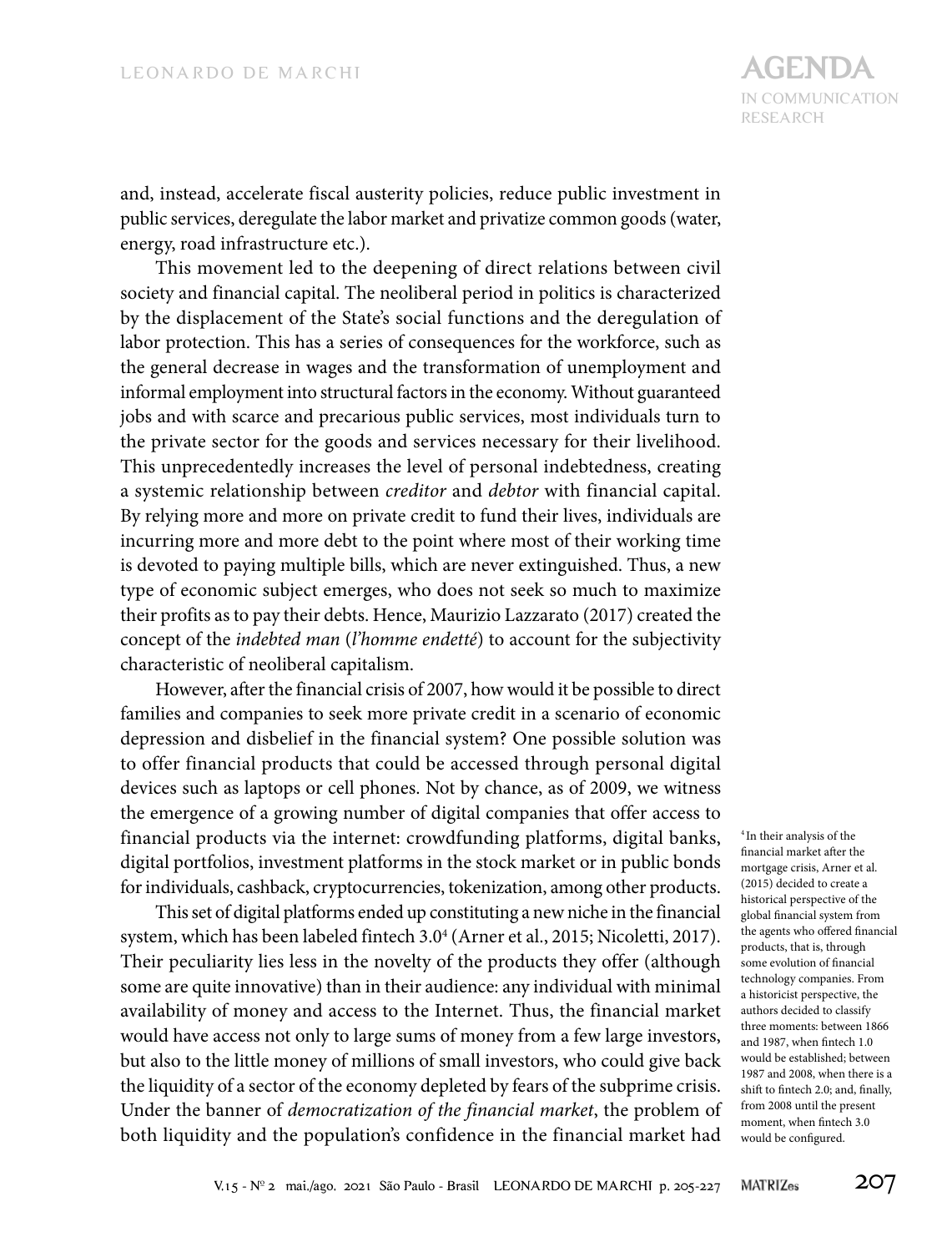

been alleviated not with a strong regulation of financial institutions, but with the attraction of an immense public to its speculative logic. Ironically, it can be said that the occupation of the financial market actually took place, but in a diametrically opposite way to the intention of the insurgent demonstrators.

As the contracting of financial products becomes more accessible, individuals see themselves more as *investors*, each having their own *investment portfolio*  (collection of financial investments that would replace the traditional savings or guarantee fund). As a manager of their own investments, each individual starts to conceive of themselves as a manager of their own money – or rather, as an *entrepreneur of themselves* (Foucault, 2008). However, it is critical to understand that the entrepreneur himself needs to take risks in order to undertake and profit, that is, incurring debt. His objective as a manager is, first of all, to take care of his debt so as not to go bankrupt. Therefore, every self-employed person is necessarily indebted.

It is crucial to note that there is an ideological dimension that cannot be dissociated from the emergence of fintech 3.0. The entrepreneur of himself is not a mere technician in business administration, but someone who must believe in market forces (and not in politics) as the only solution to solve problems in everyday life. That is, it is imperative to internalize a set of values that make rational the act of assuming debts to undertake. In short, it is about adopting a new spirit of capitalism, under the neoliberal aegis (Boltanski & Chiapello, 2009).

The Bitcoin case is paradigmatic. Its developers are part of a movement calling itself cypherpunk (Assange et al., 2013), which advocates that individuals resist state surveillance through the use of cryptography. Its anti-statism derives from anarcho-capitalism, a radicalization of the neoliberalism principles that intends to completely dismiss the need to have a State as regulator of the social body, preaching the protection of individual sovereignty through private property and the free market (Morriss, 2008; Paraná, 2020; Rothbard, 2013). For anarchocapitalism, one of the ways to get rid of the State would be precisely private entities' freedom to issue their own currencies, which would be regulated by competition among themselves (Hayek, 2011). This is the worldview that underlies the entire Bitcoin architecture: the blockchain allows this means of exchange to be guaranteed by a system for verifying economic transactions that is, at the same time, the means of controlling the issuance of coins. Thus, users of the virtual community are allowed to maintain confidence in the payment system, without the need for a regulatory political authority. Therefore, its developers maintain that Bitcoin is an apolitical currency.

Besides the ideological issue, it is also decisive to note the existence of a communicational dimension: Bitcoin presents itself as a registration system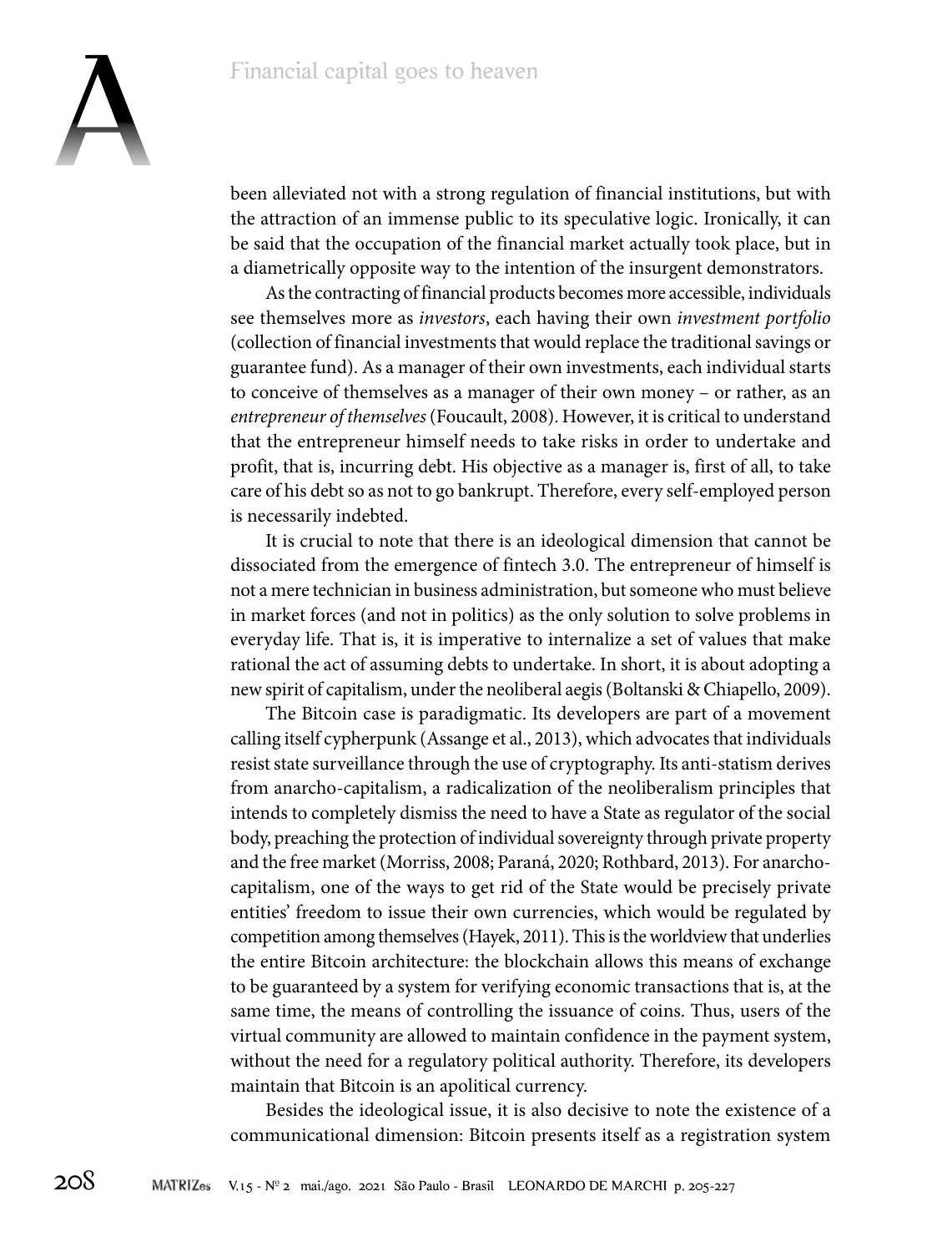for archiving, transmitting and processing information – or rather, a *medium*  (Kittler, 2017), whose materiality aims to replace politics. After all, it is the belief that the blockchain architecture can technically certify the existence of past transactions that makes the Bitcoin user community exist and challenge any attempt to regulate cryptocurrency.

This article aims to analyze Bitcoin as an integral part of fintech 3.0, in view of the spread of the governmentality of the *indebted man*. It is understood that cryptocurrencies are a privileged object to discuss the working logic of fintech 3.0, as it is a medium that translates into technology, in a unique way, the values of radical strands of neoliberalism. It is, therefore, an object that produces a convergence between political philosophy and media studies. On the one hand, I propose to think of Bitcoin as a medium, an information registration system to transform individuals' financial information – assets and debts – into data that can be traded on digital platforms. On the other hand, I defend analyzing how the materiality of this medium incorporates the values of the political philosophy that founded its development, presenting relevant political consequences.

The article is divided into three sections. In the first, I analyze cryptocurrency as a medium. Then I carry out a genealogy of the values that founded the development of Bitcoin. Finally, I discuss the place of fintech 3.0 within the broader framework of contemporary capitalism's transformations, supporting the thesis that it serves as a vector for the massification of the indebted man's logic. The final considerations are dedicated to aligning fintech 3.0 with studies on platform economics.

### **A CONTRIBUTION TO CURRENCY THEORIES: CURRENCY AS MEDIA**

Capitalism is a monetary economy in which the intervention of currency is not functional (facilitating exchange, measurement, treasury), but political, as it expresses and sanctions power relations. (Lazzarato, 2017, p. 137)

Currency is a challenging phenomenon for any socio-economic science<sup>5</sup>. Although fundamental to the functioning of modern capitalism, its origins precede it. Even its current use has a number of dimensions that exceed the merely utilitarian capacity of explanation, since, if it is true that every currency is defined as a means of exchange and a store of value, it is also a system of signs, a system of objects, a political instrument and an agent of social relations.

Incredibly, it is the economic theories that present the most difficulties in dealing with the subject. For orthodox economic theory (classical liberal, <sup>5</sup> In this article, I use *money*  and *currency* practically synonymously, although it is known that there are differences between these terms. In general, the word *money* is reserved to designate the modern currency of capitalist states, while the term *currency* refers to every means of exchange used throughout economic history. See Théret (2008).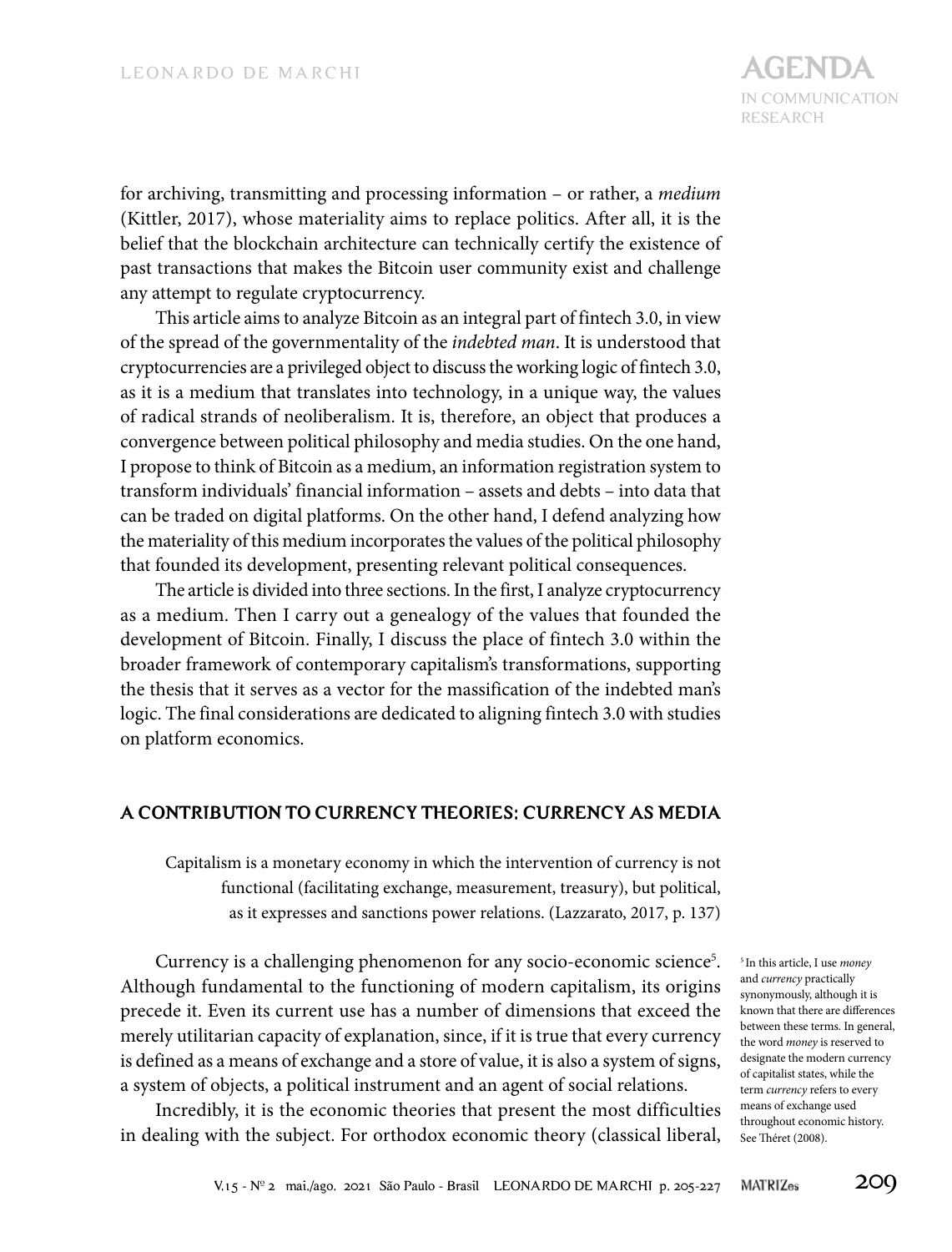

<sup>6</sup> In their critique of the liberal theory of money, Gilles Deleuze and Félix Guattari (1972/1976) would label every theory of money that is based on the idea of exchange as *exchangiste*, a French term translated as "exchangist".

neoclassical and neoliberal), it was established as an assumption that currency is only a means of exchange, a measure of value and a store of value. From this perspective, currency would have emerged as a more efficient instrument for carrying out exchanges based on the barter economy<sup>6</sup>. Currency would facilitate the exchange of goods, as its ability to represent goods would overcome the limitations of time and space inherent in barter. Thus, money would be a functional creation of the market, a public good resulting from the search of private agents to minimize the transaction costs inherent to the barter system. This conception leads to the conclusion that money has a double form of neutrality: logical and political (Dodd, 1997). Logical neutrality holds that money simply mediates the exchange of goods, being a more efficient substitute for commodities. Political neutrality means that, although the distribution of money generates inequalities of wealth in a society, it is never itself the cause of inequality. Such neutralities allow orthodox economic theories to elude both the social dimension of money and the role of the State in its functioning (money would therefore be apolitical) (Dodd, 1997; Metri, 2014).

In the 20th century, neoliberal economists would return to the assumption of money as an apolitical entity in order to stand against state economic policies. Fundamentally, the so-called *quantitative theory of money* is based on the hypothesis that substantial changes in the price level and nominal income are the result of changes in the nominal money supply, that is, the problem of inflation would be solely linked to the amount of money in circulation in the market. This axiom underlies Friedrich Hayek's (2011) argument that the best way to control the inflation problem would be the issuance of coins by private entities, which would compete with each other in the market. The competition would automatically control the amount of coins in circulation, keeping it at an optimal level.

With Milton Friedman monetarist thought reaches its peak. Briefly, Friedman (1984) defended that the issuance of money by the government should strictly follow pre-established and nominally unalterable rules, which would be updated according to the population growth rate. If the inflation problem is due to the amount of currency in circulation, the automatic control of market liquidity would be enough, instead of monetary policies decided in the political sphere. Friedman even stated that the US central bank, the Federal Reserve, should be replaced by a computer that would calculate the amount of currency needed at a given moment (Paraná, 2020).

The liberal conception of money has received important criticism throughout history. The best known is that of Karl Marx (1867/1983). By placing the labor force of the proletariat at the center of his theory of value, Marx diverges from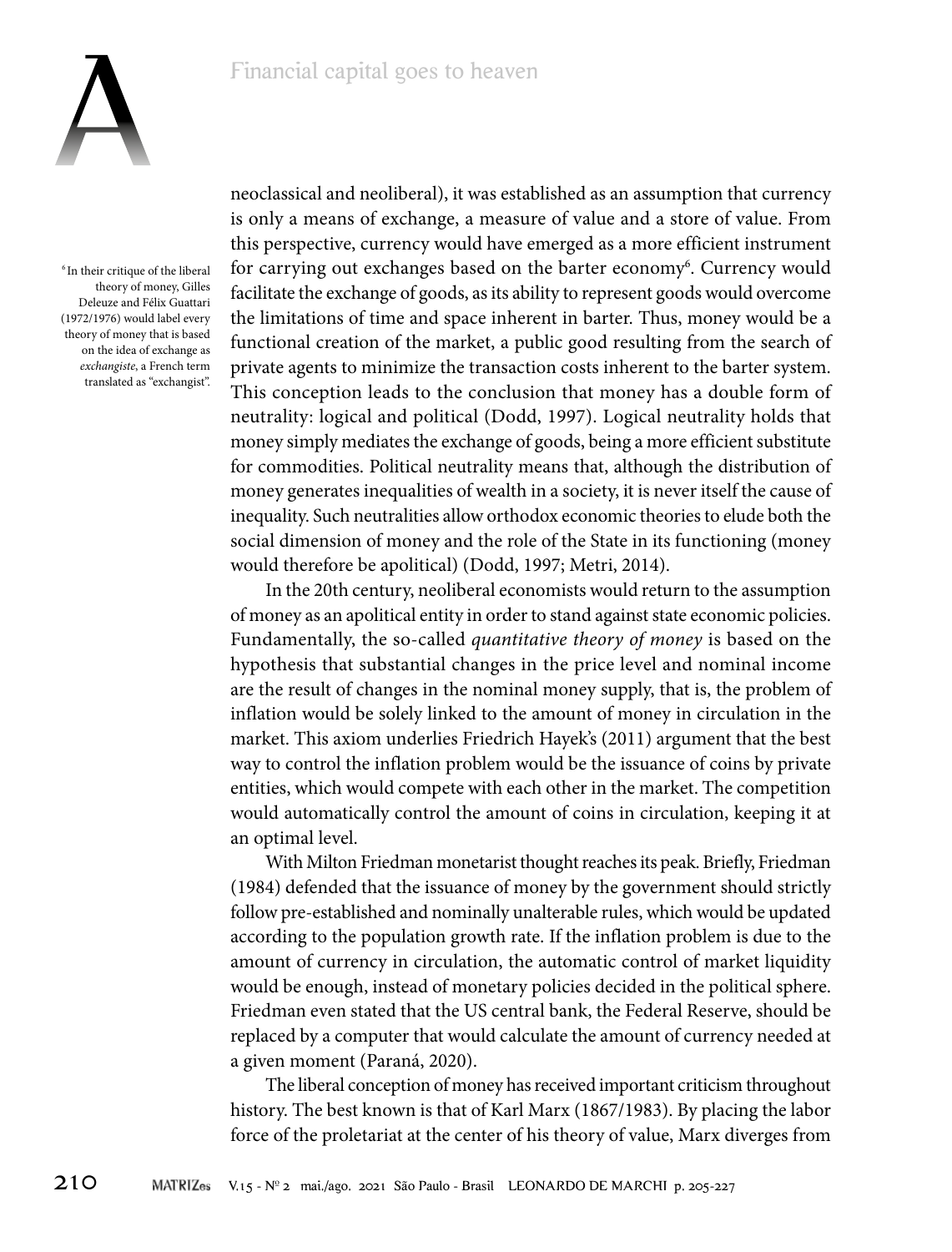the economic theory of money in realizing in it not a mere articulator of the activities of independent producers, but a means through which labor is abstracted and commodified in order to be bought and sold in the labor market. There are, in this definition, two important implications. The first is that money takes the form of a commodity, albeit of a special nature. Note that Marx too perceives money as a development of the exchange system; not as a state production $^7\!$ .

Indeed, the dimension of sovereign power would only be added to theories of money by Georg Friedrich Knapp when he published, in 1905, the work *Staatliche Theorie des Geldes* (The State Theory of Money), which founded the Charlatist theory of money (Metri, 2014). Knapp's thesis is that the guarantee of the value of money would not reside in its parity with precious metals, but in the authority of the State, which grants legitimacy to a specific means of payment (currency) in a given territory, under a given legal framework (Metri, 2014; Weber, 1921/1999). This approach allowed the analysis of the institutional dimension of money (monetary policies, financial institutions etc.) as an endogenous element to its value, in opposition to the assumption of currency neutralities. As the State imposes its currency as a means of paying its taxes, it makes it circulate among the population, creating a debt ratio to be paid in sovereign currency. Money would be, first and foremost, an instrument of state power.

The twentieth century will witness a profusion of heterodox theories of money. A very influential approach is what might be labeled as *cultural*. In this perspective, the works of Georg Simmel and François Simiand stand out. Commentators insist that Simmel's (2004) philosophy of money can only be understood as a specialized application of his theory of modernity, which supports the uprooting of social relations, characterized by social mobility, expansion of social circles, individualization and autonomy of things, which come to be governed by their own laws (Dodd, 1997; Waizbort, 2000; Zelizer, 1994). Money appears as the perfect instrument, as its characteristic of abstraction and anonymity gives individuals the *freedom to do something*, that is, buy what they can, without pre-established social restrictions.

Money is conceived as an instrument of exchange, not containing any instituting capacity for domination, which reaffirms the concept of the political neutrality of money. Its value would result from the perception of individuals when evaluating and desiring certain objects, a fact that constitutes, as Leopoldo Waizbort (2000, p. 140) well observes, a psychological theory of value. François Simiand (2018) would, in turn, follow the program stipulated by Durkheim for economic sociology, studying money as a social fact (Steiner, 2018). In this sense, he develops the assumption that money expresses value and balances exchanges because the individuals who use it deposit a faith, a social belief in maintaining

## IN COMMUNICATION RESEARCH **AGENDA**

<sup>7</sup> It is important to note, however, that Marx also follows the view that money is a symbol of the socio-economic contradictions immanent in capitalism, but not its direct cause. This assumption is visible, as Nigel Dodd (1997) underlines in his criticism of the Proudhonians about giving up the use of currency. It is precisely because he understands that money does not have intrinsic social values that Marx will disagree with the proposal to abolish the use of money as a way of achieving social equality.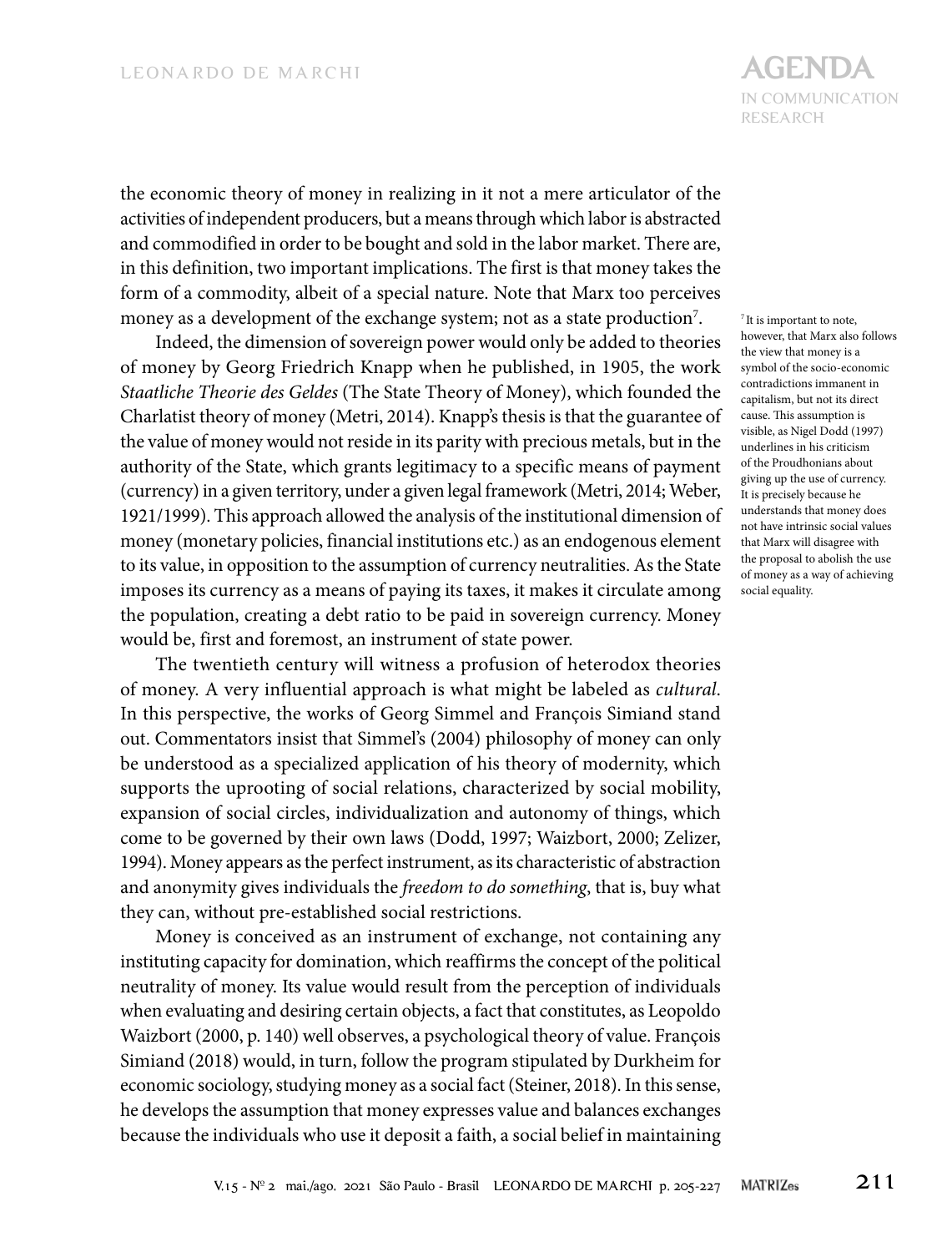

its value, that is, the support to its existence lies in the power of collectivities. In these two cases, albeit in a different way, the question of individuals' *trust* in money is the pillar of explanations of the value of money.

The dimension of power immanent to money would be better developed, but through an approach that permeates philosophy and anthropology. His hypothesis is that the raison d'être of money resides not in the rationality presupposed by liberal theory, but in social relations based on the concept of *debt*. This thesis begins with Friedrich Nietzsche (1887/1998), in *TheGenealogy of Morals*. As a form of criticism of the utilitarian argument of exchange as social cement, the philosopher argued that mnemonic techniques are developed to inscribe memory in individuals. Subsequently, the concept of debt would have metamorphosed into notions of guilt, punishment and compensation, thus functioning as a structuring force in social relations: hierarchical social relations are thus established, based on the fundamental division between *creditors* and *debtors*.

Decades later, Marcel Mauss (1950/2003) performed a reading that, in a way, echoes Nietzsche's polemic in his essay on the economy of gift, when he stated that exchanges in primitive societies followed the dialectic of give-receive-reciprocate, the founding link of social ties in these societies, moving away from the utilitarian conception of exchange. In this case, money becomes not a perfect instrument of exchange, but an entity that contains within itself a power of social agency. This heterodox reading would be taken up by authors from fields of knowledge as distinct as philosophy (Deleuze & Guattari, 1972/1976; Lazzarato, 2017), economics (Théret, 2008) and social anthropology (Graeber, 2011). It will be discussed in detail in the third section of this article.

At the moment, it is necessary to recognize that the profusion of theories about money reveals the existence of at least three currency states, according to the Bruno Théret's formulation (2008, pp. 12-16):

- *Incorporated state*: the confidence of individuals in the stability of the monetary system. Currency is a symbolically organized means of communication – or rather, a specialized language that allows people to communicate with a view to establishing economic relationships;
- *Institutionalized state*: this is the currency and regulation, or even the institutional dimension of the currency that forms a payment community, and sovereign power is what determines the currency's validity;
- *Objectified state*: monetary instruments, means of payment and current currencies. Such technologies are "the purest expression of currency... not expressing itself anymore... as a language, but through a system of objects" (p. 15).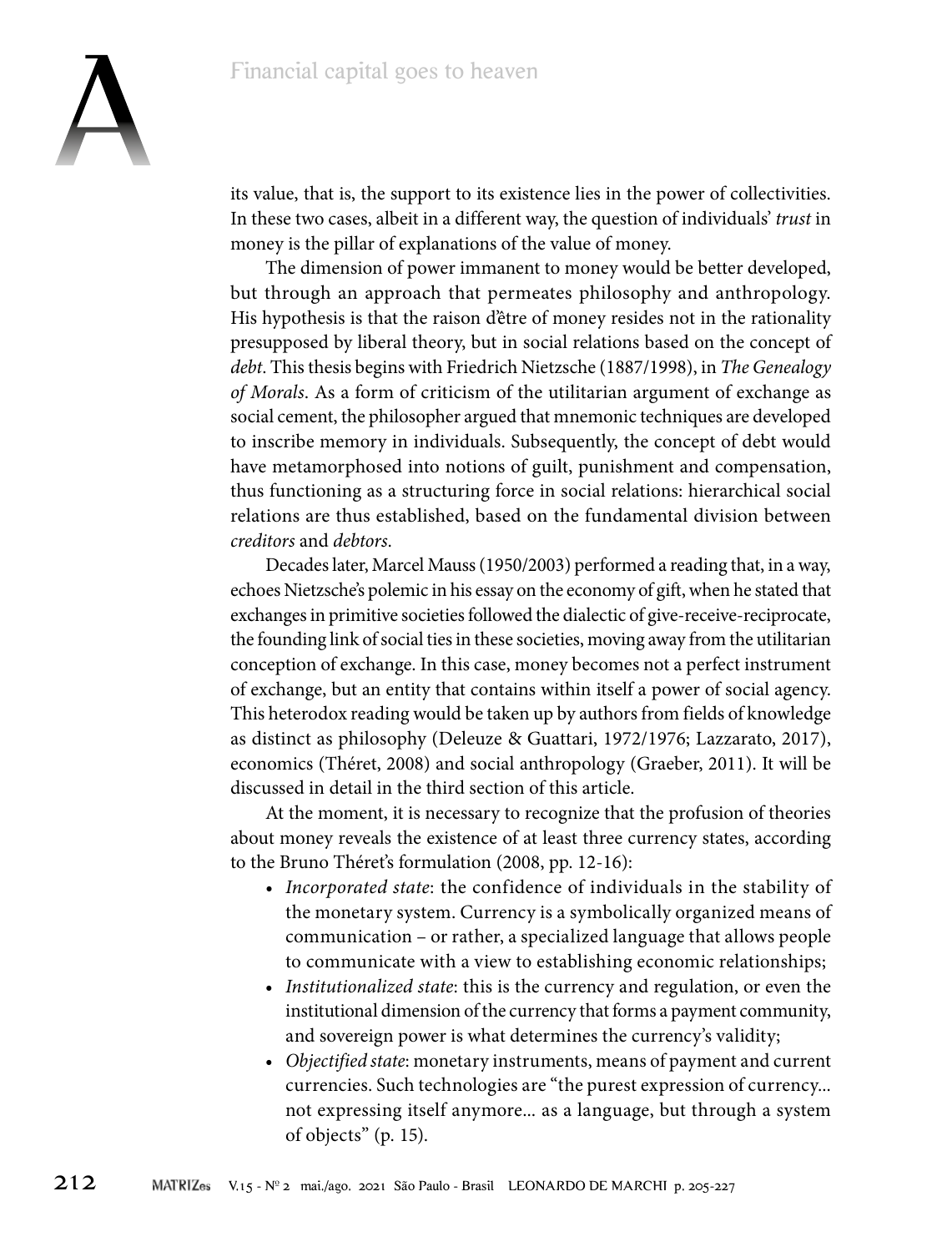IN COMMUNICATION RESEARCH **AGENDA**

The objectified state stands out for being the least theoretically developed. This is because, to some extent, the conception of the materiality of money brings the burden of the metallist theory of money<sup>8</sup>. In general, this theory ended up being restricted to justifying the use of gold (because of its divisibility and rarity) as a base for modern currencies. With the end of the gold standard in 1971, metallism became an obsolete explanation.<sup>9</sup> Unfortunately, its decay also dampened interest in thinking about the materiality of money as a system of objects.

In this article I proposed to resume the analysis of the materiality of money, considering it as *media*. By media we adopt Friedrich Kittler's definition (2017) for all technology that performs archiving, processing and transmission of data, constituting a registration system (*aufschreibesysteme*). In this sense, it is worth thinking about how the technological structure of currency influences the formation of its value and its circulation in society. This approach does not dispense with other currency states, but aims to make the debate more complex by proposing something more than a hermeneutic and/or institutional theory of currency. Currencies also have a materiality that, in different ways, underlies their applicability as a means of exchange and store of value: whether they are shells, precious metal, paper money or bits, each of these materials plays a role in the way people use money and, therefore, in the way money structures the relationships between people and goods.

Cryptocurrencies have revived interest in the materiality of currency as an information system. After all, one of the decisive points of its novelty lies precisely in the Blockchain's ability to create an artificial rarity in the digital environment and generate a set of rules (a deflationary monetary policy, in fact) that determine the uses and assessments (trust) about Bitcoin.

Interest in the materiality of money should not be limited, however, only to the physical qualities of each technology. Such an approach must be coupled with another level of analysis, in which one seeks to understand currency as part of a complex of financial technologies (economic policies, taxes, financial institutions, among others), forming an *axiomatics*, in the sense proposed by Gilles Deleuze and Félix Guattari (1972/1976), that is, utterances, catch words, commands (axioms) and corresponding devices (realization of the axiomatics) designed to convert the decoded flows of desire into new abstract forms of value (Guéron, 2017; Lazzarato, 2017). In other words, it is necessary to conceive currency as part of a technical machine that involves people and things in specific ways, generating different forms of subjectivation and social relations. Therefore, it is necessary to analyze the values that lead to the adoption of a certain technology as currency.

8Title created by Knapp in order to criticize theories that maintain that the value of currency is determined by the purchasing power of the commodity upon which it is based. The fundamental problem with this perspective would be to fail to understand that the value of gold itself is ultimately determined by (1) cultural principles and (2) political institutions (Metri, 2014).

#### <sup>9</sup> Strangely enough,

cryptocurrencies attempt to rescue the metallist theory of currency through the constant analogy their developers make to gold. The adoption of terms like gold (in the case of the Bit-Gold experiment) and coin mining is notable. In the paper by Satoshi Nakamoto (2008, p. 4), it is literally said that "The steady addition of a constant of amount of new coins is analogous to gold miners [emphasis added] expending resources to add gold to circulation". Some authors even speak of some digital metallism as a theory of currency among cryptocurrency developers (Maurer et al., 2013; Paraná, 2020).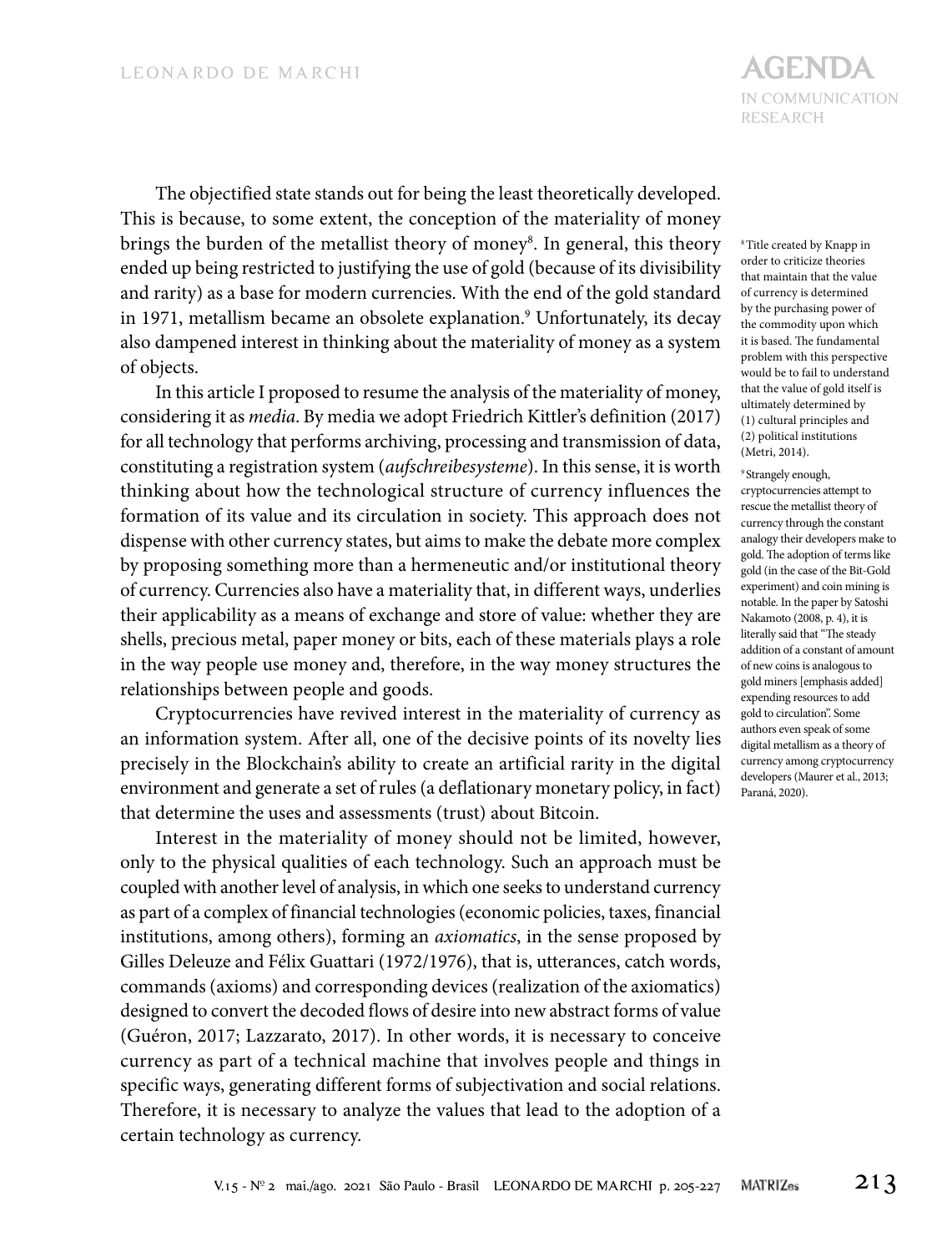

### **CYPHERPUNKS AND ANARCHO-CAPITALISM: THE GENEALOGY OF MORAL OF BITCOIN AND THE MODUS OPERANDI OF FINTECH 3.0**

Liberalism has always left it to the socialists to produce utopias, and socialism owes much of its vigor and historical dynamism to this utopian or utopia-creating activity. Well, liberalism also needs utopia. (Foucault, 2004, pp. 218-219)

Bitcoin analysis cannot do without the genealogy of values that mobilized the early developers of cryptocurrencies. The effort to build a complex information system capable of mimicking the money issuance process in order to compete with fiat currencies responds more to political philosophy than to technical imperatives of the financial market. After all, most of the money that circulates in the global economy today is digital, as noted by Edemilson Paraná (2020). Thus, Bitcoin should be seen as a disjunctive media insofar as it gives concrete form to a supposedly apolitical currency.

A close look at cryptocurrency developers reveals that they position themselves as members of the cypherpunk movement. The neologism refers to an insurgent political movement, of anarchist inspiration (hence the reference to the punk musical genre), which uses cryptography (cypher) as an instrument of social and political transformation. The so-called anarchist ethos refers to the fierce opposition to the State, seeing in it merely an agent of coercion to individual freedom, understood as the capacity to carry out economic actions. As the authors of the book Cypherpunks (Assange et al., 2012) state: "Recall that states are the systems which determine where and how coercive force is consistently applied", which, given the new world promoted by digital networks, "would prevent the independence we had dreamed of, and then, squatting on fiber optic lines and around satellite ground stations, it would go on to mass intercept the information flow of our new world" (pp. 3-4). To prevent the State from affecting individual freedom, cypherpunks present themselves as a political vanguard that seeks to monitor and thereby limit the power of States through disjunctive digital technologies (Paraná, 2020).

The anti-state spirit of cypherpunks stems from a radical strand of neoliberalism, anarcho-capitalism, or libertarianism. The term gives name to the political philosophy that advocates the complete abolition of the State, assuming that private agents, communally associated, would be able to provide all the necessary conditions for the survival of individuals through the defense of private property and free competition (Morriss, 2008; Rothbard, 2013). According to this theory, all public goods and services should be privatized, as free competition between private agents would result in the offer of the best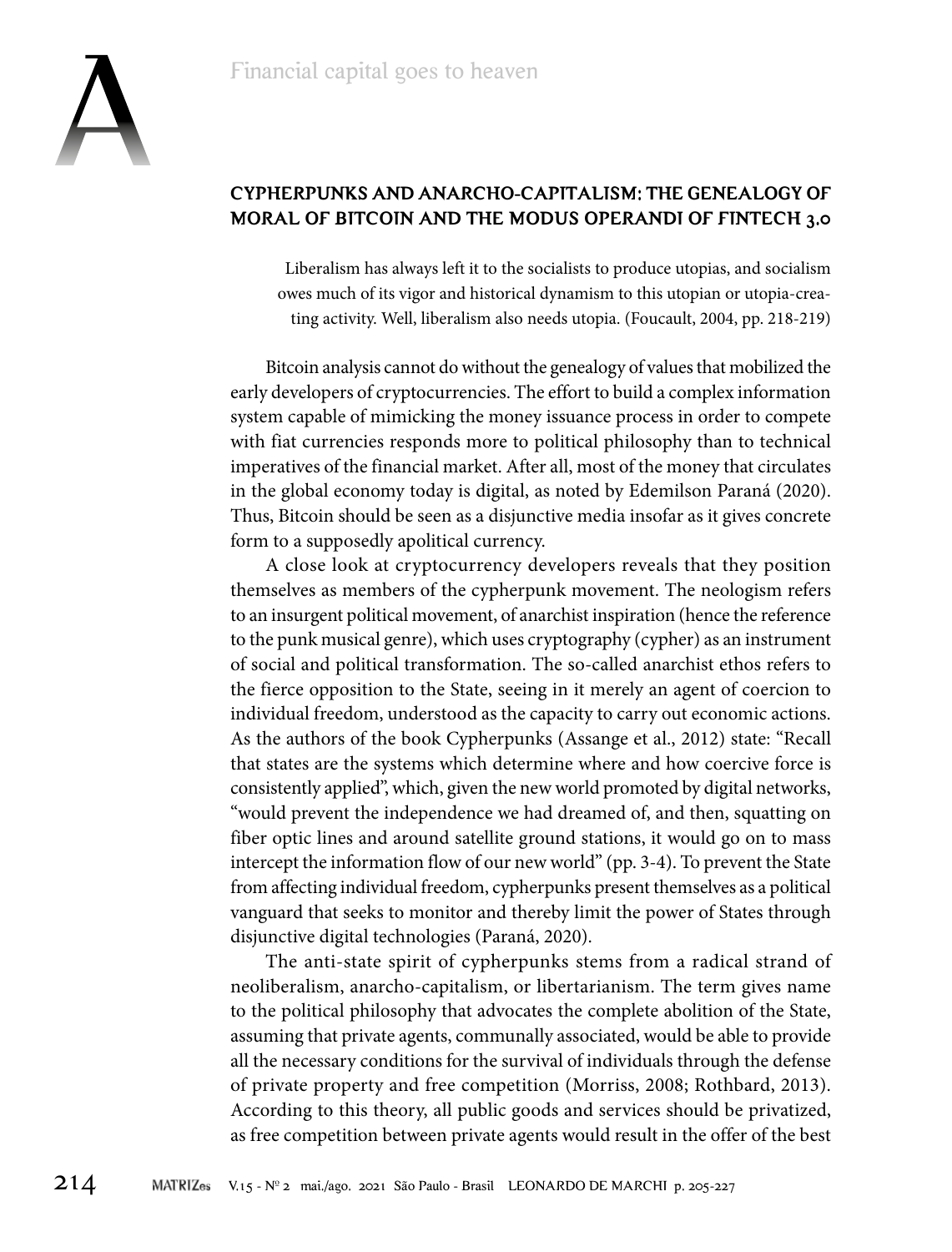possible service at a fair price – including in the case of money. Without the State, taxes would not be necessary and, thus, currencies could be supplied through a free banking system, competing with each other, which would guarantee control of the volume of money available, thus avoiding inflation (Hayek, 2011).

Cypherpunk believes in technological innovation as creation strategy of a society against the State. As well noted by Michel Foucault (2008, pp. 317-319), the neoliberal conception of human capital allows us to reread technological innovation as a lever for social development, giving new impetus to the Schumpeterian conception of creative destruction<sup>10</sup> (Schumpeter, 2010). From a libertarian perspective, innovation is seen as an escape line for entrepreneurs in relation to the State: the continuous technological innovation carried out by civil society would prevent politics from intervening to control the pace of social change. The creation of cryptocurrencies tries to realize this libertarian worldview: the creation of a currency technically capable of guaranteeing the trust of the user community would be the perfect substitute for a sovereign currency linked to taxes, economic and monetary policies, in short, to the State (Ulrich, 2014).

Cryptocurrencies began to be developed in the 1980s, when programmer David Chaum proposed an anonymous system for digital payments. Over the next decade, developers Nick Szabo and Wei Dai tried to implement two cryptocurrencies that would work through a decentralized peer-to-peer (P2P) sharing system, Bit-Gold and B-Money (Cannucciari, 2016; Paraná, 2020). Bitcoin was, however, the first successful experience, as it was guaranteed by a distributed transaction verification system, the blockchain (Nakamoto, 2008).

Blockchain is a registration system that works like the accounting ledger (where debits and credits of an account are registered), that is, it is a shared digital accounting technology that records all transactions between users of cryptocurrency. Transactions are not, however, visible to users a priori. Therefore, the work of the so-called *miners* is needed, who check the validity of registered transactions and, in doing so, receive as a form of prize (*proof of work*) a certain amount of new coins. Note that the blockchain mechanism was therefore developed to set in motion a true automatic monetary policy. Its *modus operandi*  avoids the problem of *double spending*, that is, using the same coin more than once in different transactions (fraud in the exchange system). The transaction file guarantees that a Bitcoin unit used in a transaction is withdrawn from the market until its receiver uses it in a new trade. This creates an artificial rarity for the cryptocurrency. At the same time, Bitcoin's algorithm expressly controls the issuance of coins over time. As the user community grows, mining becomes more difficult. Thus, the issue of coins is slowed down and market liquidity is

10Term that refers to the phenomenon of introduction of an *innovation* (which can be a new work method, product or production technology, among other possibilities) by a differentiated agent within the market, the entrepreneur, which causes such a disjunction of traditional knowledge, techniques and commercial practices that it would create a new market.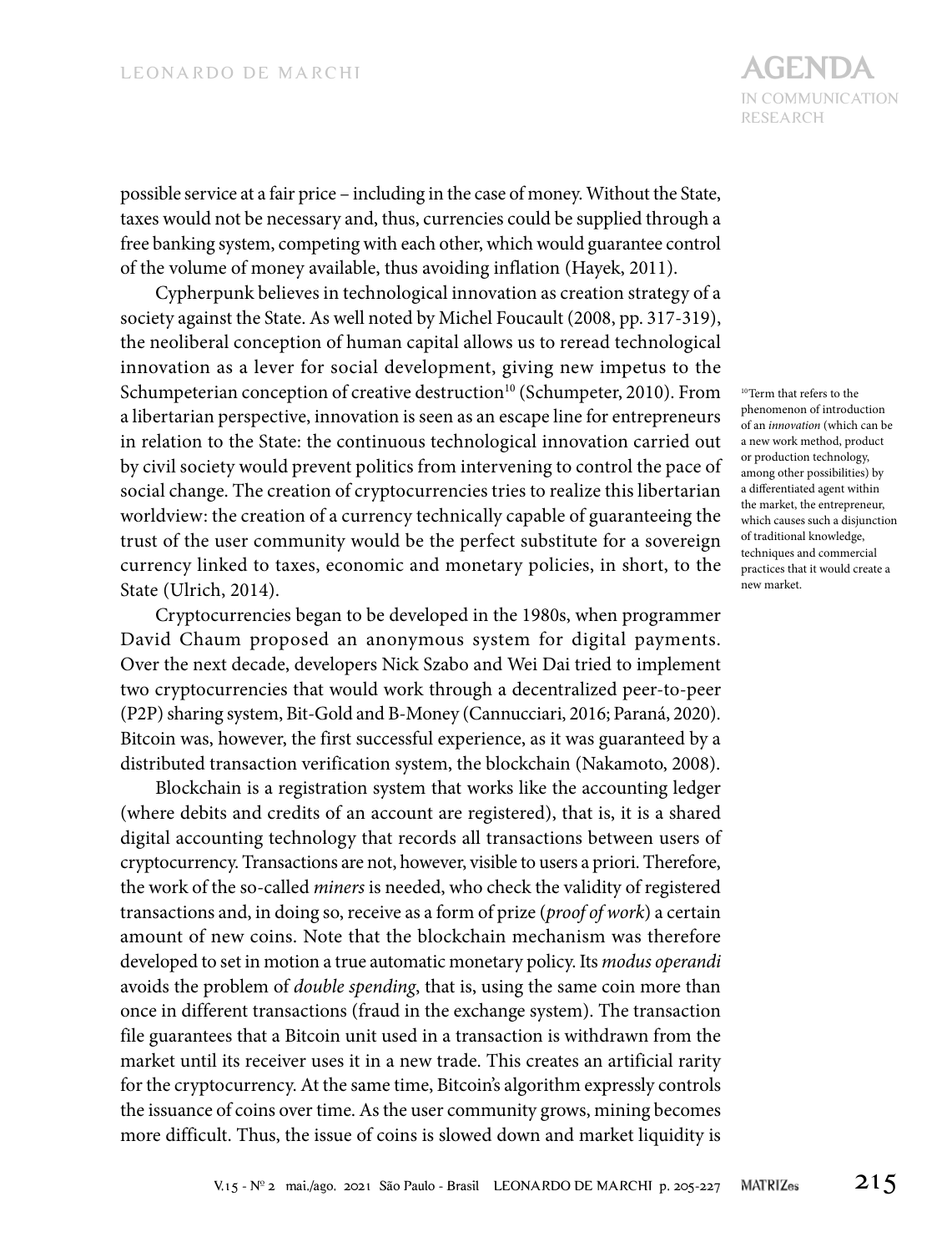

proportional to the community population. Here, the influence of the quantitative theory of money on cryptocurrencies is revealed: as a true fulfillment of the Friedmanian dream, the Bitcoin-based algorithm is programmed so that, in the year 2140, there will invariably be an offer of 21 million Bitcoins in the digital market (Paraná, 2020; Ulrich, 2014).

The publication date of the article that starts Bitcoin, the year 2008, is emblematic because it is part of a moment of crisis in the financial market and of questioning the capacity of states to avoid economic crises. The mortgage financial crisis had at least two important immediate consequences for the financial market. From the start, there was a large amount of layoffs from investment agencies and large banks, pouring a highly qualified workforce into the labor market. At the same time, the economic crisis marked a moment of popular criticism of the financial market and its products, notably derivatives. Movements like *Occupy Wall Street*, which repeated themselves around the world under the name *Indignados*, revealed extreme popular dissatisfaction with neoliberal policies and finance capital (Harvey et al., 2012). That moment was even considered as the end of neoliberalism and the resumption of more interventionist economic policies or those with a neo-Keynesian or socialist matrix. However, instead of making efforts to produce some *euthanasia of the rentier*, taking up the famous expression of Keynes, the measures taken were paradoxically aimed at accelerating neoliberal recipes.

To increase liquidity in the financial markets, certain governments decided to focus on facilitating the population's access to credit granted by private entities. The best example was the US government's effort to redesign its financial system. While measures were taken to control the issuance of derivatives by large banks and finance companies, efforts were made to develop ways to offer access to financial products at low cost and in the simplest possible way.

In 2012, the government launched a plan called Jumpstart Our Business Startups Act. Its main objective was to encourage startups that offer financial services, with minimal bureaucracy to a broad audience, or, precisely, "to increase American job creation and economic growth by improving access to the public capital markets for emerging growth companies" (cited by Arner et al., 2015, p. 17). In fact, the government wanted to achieve two goals in one blow. On the one hand, it was expected that such companies would generate occupations for the various professionals specialized in finance who were unemployed. On the other hand, they wanted to provide credit to a large number of people whose living conditions were precarious, not through the State's social programs, but through the financial market itself, which, at that time, had low liquidity.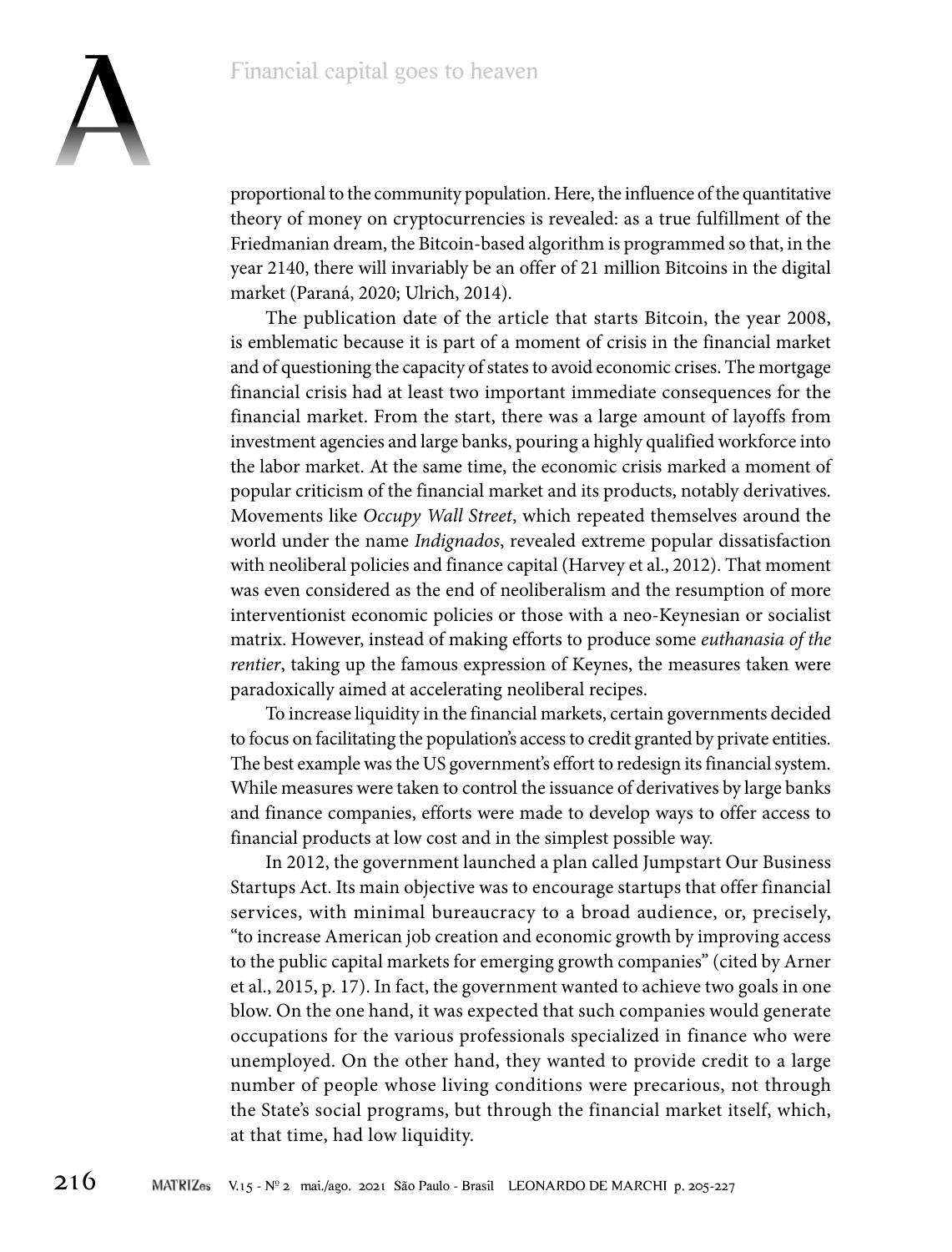In practice, the aim was to leverage the financial market through the little money of thousands of new investors. It was no coincidence that, since then, we have witnessed the growth of digital platforms that deal with financial products of different natures: crowdfunding platforms, digital banks, credit and debit payment machines for small entrepreneurs, equity investment platforms (day trade), cryptocurrencies, tokenization, among other services offered to individuals. Taken together, such companies would characterize a new financial market sector, fintech 3.0 (Arner et al., 2015; Nicoletti, 2017).

To understand the specifics of fintech 3.0, I sought to access Bitcoin users through comprehensive individual interviews<sup>11</sup>. In effect, this research technique helped me understand the role that financial firms' application interfaces play in directly connecting individuals to the complex financial market.

To buy Bitcoins, for example, one just needs to open an account on an exchange (digital platform for buying and selling cryptocurrency) through a website or a smartphone application. By completing a brief registration, the blockchain produces a digital identification of the user's wallet, who can purchase the cryptocurrency by transferring national currency directly from their bank account to their digital wallet.

In an interview for this research, Laura appears as a typical investor at fintech 3.0: a middle class woman around 40 years old, living in a large urban center in Brazil, with little experience in the financial market<sup>12</sup>. Her willingness to invest in Bitcoins was due to the knowledge she had through a friend who speculated with this asset. She described her interaction with the digital platform through which she invested in Bitcoin:

I used both the mobile app and the *exchanges* site … but I preferred the sites because they have more thorough information. The graphics they show can have different complexities, from beginners to professionals, there are various settings. (Interview given on June 11, 2020)

Transactions are monitored by the investor through the exchange's website and/or application. Transactions are automatic, made by platform algorithms, which assume the role of financial market agents (*brokers*), as described by the same investor:

Quotations and transactions are automatic. On the site there are people wanting to buy and people wanting to sell, and these people carry out transactions between them, through buy or sell orders. The platform earns from the fees it charges for each transaction, but users have no contact with miners, for example. (Interview given on June 11, 2020)

 $^{\rm 11}$  Between June 11, 2020 and April 10, 2021, fifteen comprehensive one-on-one interviews were conducted with Bitcoin users. The objective of the interviews was to know the practices of using cryptocurrency and users' impressions about their interaction with the financial market. As postulated by Jean-Claude Kaufmann (2013, p. 47), the comprehensive interview is a qualitative research method and aims to understand the rationality of social actors, how they organize and justify their actions; there is no search for some truth of the acts behind the speeches they utter. Despite the desire to have carried out a closer monitoring of the practices of Bitcoin users, the research period coincided with the Covid-19 pandemic, which made closer contact with the interviewees, to say the least, technically and ethically impracticable. The interviews followed a semi-structured script and were conducted through email or remote meeting applications (Zoom, Google Meet or WhatsApp). In order to protect the identity of the interviewees, fictitious names were used in the quotes.

<sup>12</sup>In the interviews carried out for this research, 60% of the interviewees had no experience in financial investments (except for the purchase of foreign currency for occasional trips abroad). A percentage of 30% had as their only experience the purchase of public bonds from the Brazilian State through the *Tesouro Direito* system. The rest had some experience in the financial market, especially in the stock exchange (stocks).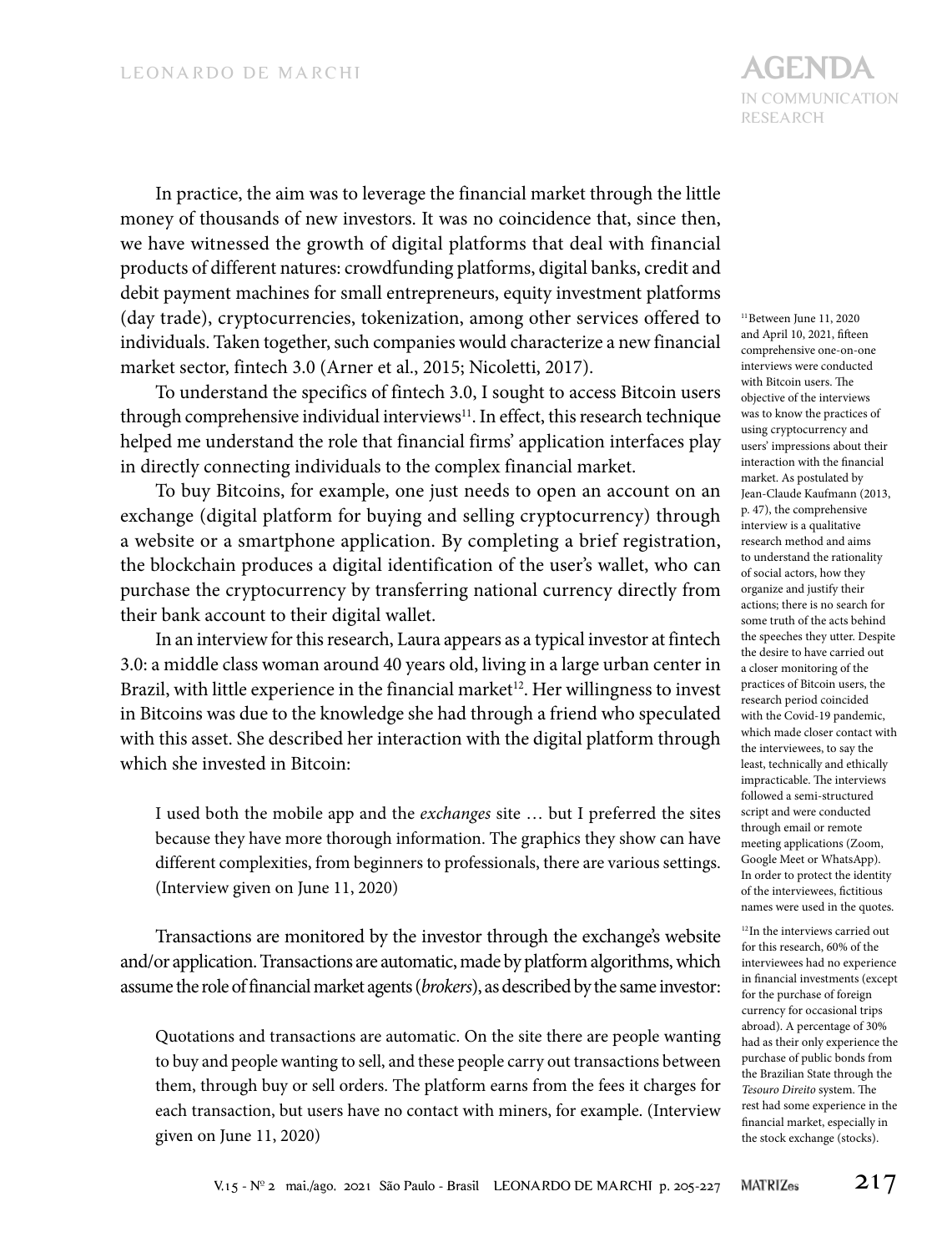

Commenting on how her friend traded bitcoins, Laura stressed:

My friend was a self-employed investor, he invested his own money on several different platforms and spent his days (nights and sometimes early mornings) buying and selling these coins. It's like the stock exchange, yes. Today the Bitcoin variation is closing at -5.34%, it's a lot for 24 hours. If you make the right moves you can make a lot of profit. (Interview given on June 11, 2020)

The description is interesting in that it points to a typical fintech 2.0 manmachine assemblage, as described in the work of Karin Knorr-Cetina and Urs Bruegger (2000) when talking about market makers (derivatives selling agents) of Swiss Bank. As they described, these agents worked coupled to five television screens to monitor market information:

Most conspicuous, however, are the up to five computer screens confronting each trader, displaying the market and serving to conduct trading. When traders arrive in the morning they strap themselves to their seats, figuratively speaking, they bring up their screens, and from then on their eyes will be glued to that screen, their visual regard captured by it even when they talk or shout to each other, and their body and the screen world melting together in what appears to be a total immersion in the action in which they are taking part. The screens in turn capture the market, which exists only on screen, where it comes as close as one can get to the ethnomethodological sense of a locally produced phenomenon. (p. 146)

This quote makes it possible to understand an important specificity of fintech 3.0: by becoming an *investor* through their personal communication devices, each individual resembles financial market professionals, who connect with information technologies all the time so as not to miss opportunities of profit. In other words, fintech 3.0 reproduces, on the individual's scale, the practices and values of the global financial market. Thus, a way of living is incorporated into individuals' daily lives and, ultimately, a fundamental ethics to the legitimacy of financial capital through information technologies.

It is true that the implementation of Bitcoin would end up exposing the aporias of the ideology that led to the development of cryptocurrencies (Paraná, 2020). The use of bitcoins for illegal activities, such as the purchase of drugs and weapons through alternative computer networks, and fraud, with the bankruptcy of the MT Gox platform being the most emblematic case, called into question the objective of using such technology as an effective currency competitor to sovereign currencies<sup>13</sup>. Nevertheless, the proliferation

<sup>13</sup>For some economists, cryptocurrencies should not even be considered currencies properly, as they do not have the capacity to settle contracts in a national jurisdiction (Gala, 2018; Paraná, 2020). It would, therefore, be an asset for the purpose of mere financial speculation.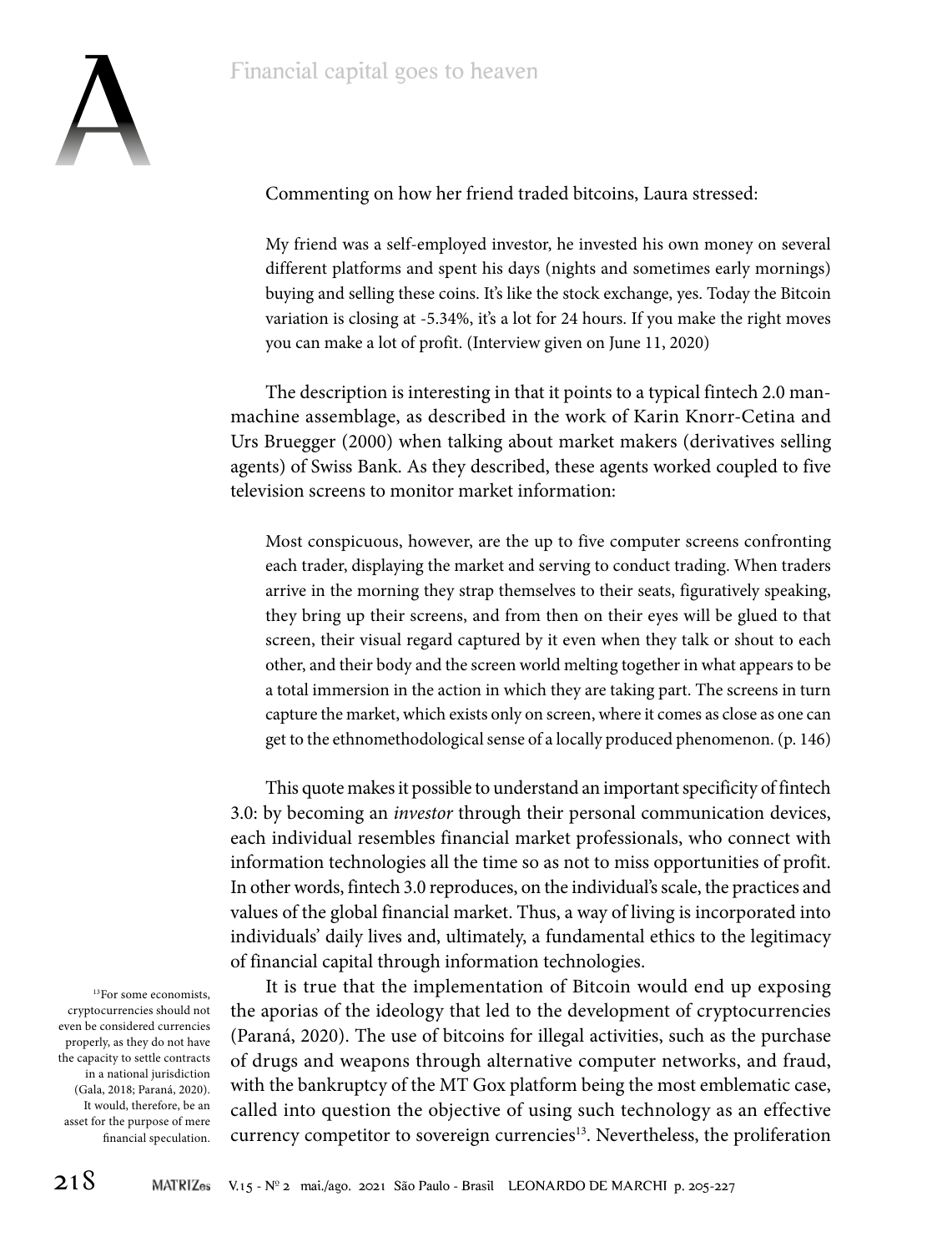

of new cryptocurrencies and extreme appreciation of Bitcoin in recent years reveals both the strength of social mobilization of anarcho-capitalism and the penetration capacity of FinTech 3.0 in certain sections of the population.

### **FINTECH 3.0 AND THE MASSIFICATION OF THE INDEBTED MAN**

It shows, besides, that you are mindful of what you owe; it makes you appear a careful as well as an honest Man; and that still increases your Credit. (Franklin, cited by Weber, 1920/2004, p. 44)

In a word, money – the circulation of money – is the means for rendering the debt infinite. (Deleuze & Guattari, 1972/1983, p. 250)

The expansion of the offer of financial market products through digital platforms has consequences beyond the generalized access to credit and the consequent increase in the economy's liquidity. It also presents itself as a device of subjectivation (ethics) and creation of social relations (governmentality), since, as certain aspects of social theory sustain, capitalism is not restricted to utilitarian commercial exchange operations, but produces its own modes of subjectivation and circuits of affections that promote the functioning and reproduction of the system. Heir to this line of thought, Maurizio Lazzarato (2017) advances the hypothesis that the model of subjectivity of contemporary financial capitalism, or even the new spirit of capitalism, is the *indebted man*.

His thesis takes up the discussion by Deleuze and Guattari (1972/1976) on debt as a structuring force in social relations. This hypothesis is based, in turn, on the rereading that these authors made of Nietzsche. In *The Genealogy of Morals*, Nietzsche (1887/1998) opposed liberal economic theory by looking at the origin of responsibility – for what is good or bad, for guilt – the foundation of the idea of *value*, which would only later be appropriated by economic discourse<sup>14</sup>. Contrary to the liberal assumption that man would naturally be prone to exchange and trade, the philosopher would point out the *debt* and the inherent *morality* as the pillars of subjectivation and, by extension, of social relations. Notably in his second dissertation, he maintained that in the supposed original societies – what he called the *prehistory of man* – the milestone of evolution that separated man from other animals was the development of memory inscription techniques in individuals (mnemonic techniques), thus creating a relationship of collective responsibility.

This made man "an animal that can make promises" (Nietzsche, 1887/1998, p. 47), that is, a being whose promise is the retribution for the *debt* that represents

14As Lazzarato (2017) reminds us, "the political economy that 'appropriated' the category of 'value' by making it derive from exchange, …. To criticize economic and moral values, it is necessary that 'the very value of these values must be called into question' [Nietzsche's quote]. It could not be further from Adam Smith's theory" (p. 81).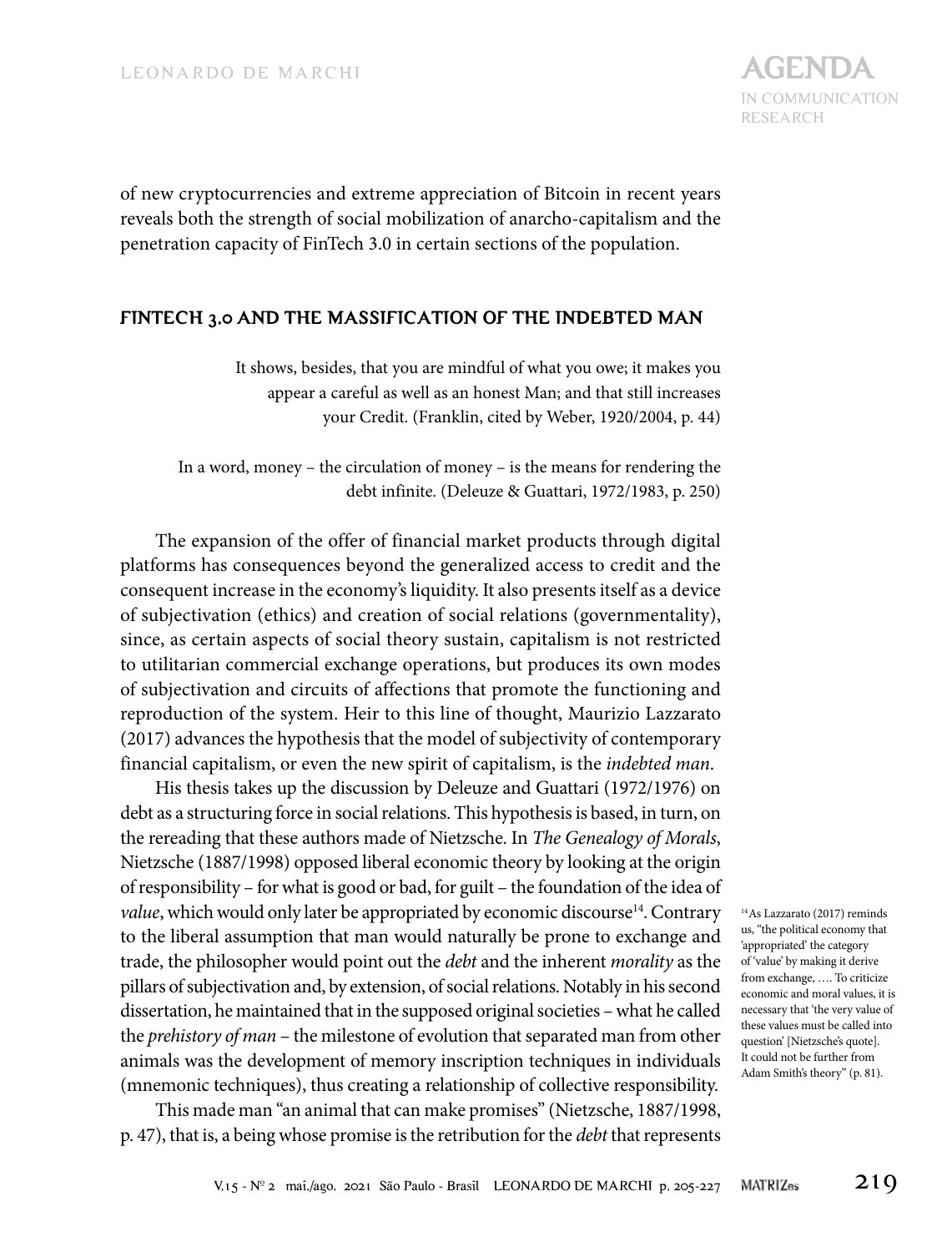### Financial capital goes to heaven



<sup>15</sup>This understanding is what makes Deleuze and Guattari (1972/1983) state that "Society is not exchangist, the socius is inscriptive: not exchanging but marking bodies, which are part of the earth." (p. 208).

16As translators and commentators on Nietzsche's work underline, it is essential to observe the play on words that the author uses, since in German, *schuld* means both *guilt* and *debt*, just like its derivative adjective, *schuldig*, means both *guilty* and *indebted*.

<sup>17</sup>Hence, the analysis of money cannot be isolated from taxes, as liberal theories do. As Lazzarato (2017, p. 32) observes: "if 'money is always distributed by an apparatus of power', its circulation and rotation, as well as the equivalence of goods/services/ money, are established through tax, which makes money a general equivalent.… Currency is inseparable not from trade and work, but from tax – an instrument of power that is foreign and independent of the market". his existence to the ancestors of time immemorial and their representatives among the existing ones (spirits, plants, totemic animals). To do so, however, it was necessary to create a mnemonic technique for inscribing the memory of debt on the individual's body itself. In oral societies, the memory of debt is inscribed on the body through pain – lacerations, tattoos, scars, a system of cruelties that makes memory indelible – which generates in the psyche a relationship of reverence, or rather, hierarchical relationships between *creditors*  and *debtors*<sup>15</sup> – the equivalence between damage and pain that is transmuted into submission by the debtor to the creditor.

Nietzsche (1887/1998) would also add that, in European society, Christianity had taken this logic to a second stage: with the invention of writing, it was possible to internalize the memory of the existential debt, through guilt (*schuld*, in German) for the original debt (*schuld*, in German)<sup>16</sup>. Max Weber (1920/2004) would deepen this idea, connecting Protestant ethics to what he called the *spirit of capitalism*, that is, the need to internalize a historically specific normative disposition to justify the systematic accumulation of money through rationalized labor.

In *Anti-Oedipus*, Gilles Deleuze and Félix Guattari (1972/1976, pp. 241- 244) resumed the Nietzschean thesis, recalling that, if in primitive societies debt determined side alliances between different lineages or clans, it was extinguished every time marriage or *contradom*, initiating a new debt. The debt would thus be *finite*. With the advent of the State, however, the debt shifts. This would be controlled by a despotic machine that would impose on its subjects a debt in relation to the despot, who presented himself as a transcendent being to that society. Debt was thus transmuted into *infinite* and *transcendent*, to be paid no longer to the earth, but to a transcendent being through a sovereign currency that flows through taxes $17$ .

With the advent of capitalism and its disenchantment with the world, the debt continued to be *infinite*, as citizens' lives seem to depend on the State's ability to provide security against some supposed state of war of all against all. Nevertheless, it becomes *immanent*, as the State no longer represents a transcendent entity, but a machine for managing the population's life so that it can be productive for capital. Here, what might be called Deleuze and Guattari's *theory of money*  (Guéron, 2017) comes into play. For both authors, in capitalism, money would have a double dimension: at a fundamental level, it is a means of exchange that makes up the purchasing power of workers, but this dimension would be subordinated to another, in which currency is capital-money that determines the effective purchase value of the exchange-money and aims to produce more capital-money (Deleuze & Guattari, 1972/1976, pp. 372-375).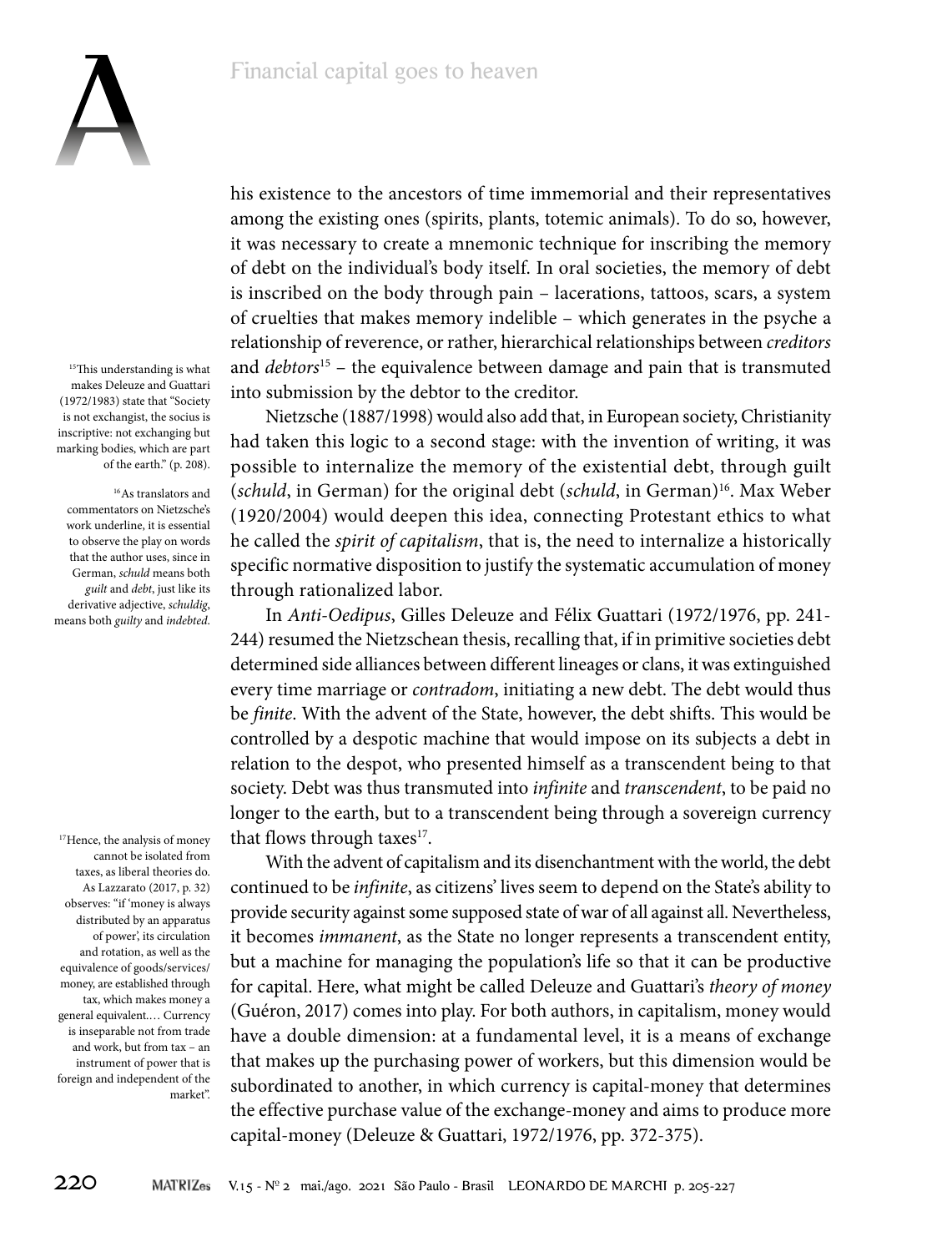Coupled with taxes and monetary policies, it is the capital-money that installs the infinite debt to capital as the structuring force of social relations. Hence, it can be said that "credit money expresses 'the power of capital', while exchange money expresses the 'impotence' of wage earners" (Lazzarato, 2017, p. 117). Instead of freeing individuals from the nominal debt, capital-money imposes on the *socius* an infinite debt to capital, mediated by the welfare state: all the money generated with work flows back to the payment of taxes and consumption of goods and services, therefore, the reproduction of the system itself.

Deleuze and Guattari (1972/1976) dealt with the logic of the welfare state, which had a certain strategy of income redistribution in social policies, therefore, exercising the mediation between the interests of capital and labor. Maurizio Lazzarato (2017) would take up this thesis to think about neoliberal capitalism. He argues that neoliberalism represents another moment of capitalism, in which the ascendancy of finance capital over other forms of capital (industrial and commercial) took place, making the state's stabilizing function obsolete and thereby the debt of the civil society would pass directly to finance capital. After all, the pillar of neoliberal economic policies resides in the privatization of public goods and services and the concomitant facilitation of private access to credit, which is debt, as a lever for social life, in place of the previous social policies that distributed income.

As several critics have argued, if there is anything new about the so-called neoliberalism, it is that it is characterized by abandoning the typical belief of classical liberalism that it would be enough to restrict the action of the State in social life for *Homo oeconomicus*, the rational subject in relation to purposes, naturally predisposed to commerce, materialized. For neoliberals, the willingness to *undertake* must be institutionally built, from the establishment of policies that encourage individuals to take *risks* to obtain greater profit possibilities or, in other words, it becomes necessary for each individual to conceive of themselves as a company for which he is responsible (Boltanski & Chiapello, 2009; Dardot & Laval, 2016; Foucault, 2008). Hence, institutional transformations take place in order to make individuals distrust the policy's ability to solve their daily problems and seek a substitute in the market for their survival.

By carrying out this movement, individuals assume responsibility – or rather, blame (*schuld*) – for managing their finances. Conceiving oneself as a company that needs to innovate to triumph in a highly competitive market, each individual must seek credit to undertake (valuing their human capital) and, for doing so, assumes certain indebtedness (*schuldig*), which carries the risk of failure. It should be remembered that indebtedness always entails the interiorization of a moral, because, as Nietzscheanly reminds Lazzarato (2017), "the creditor/debtor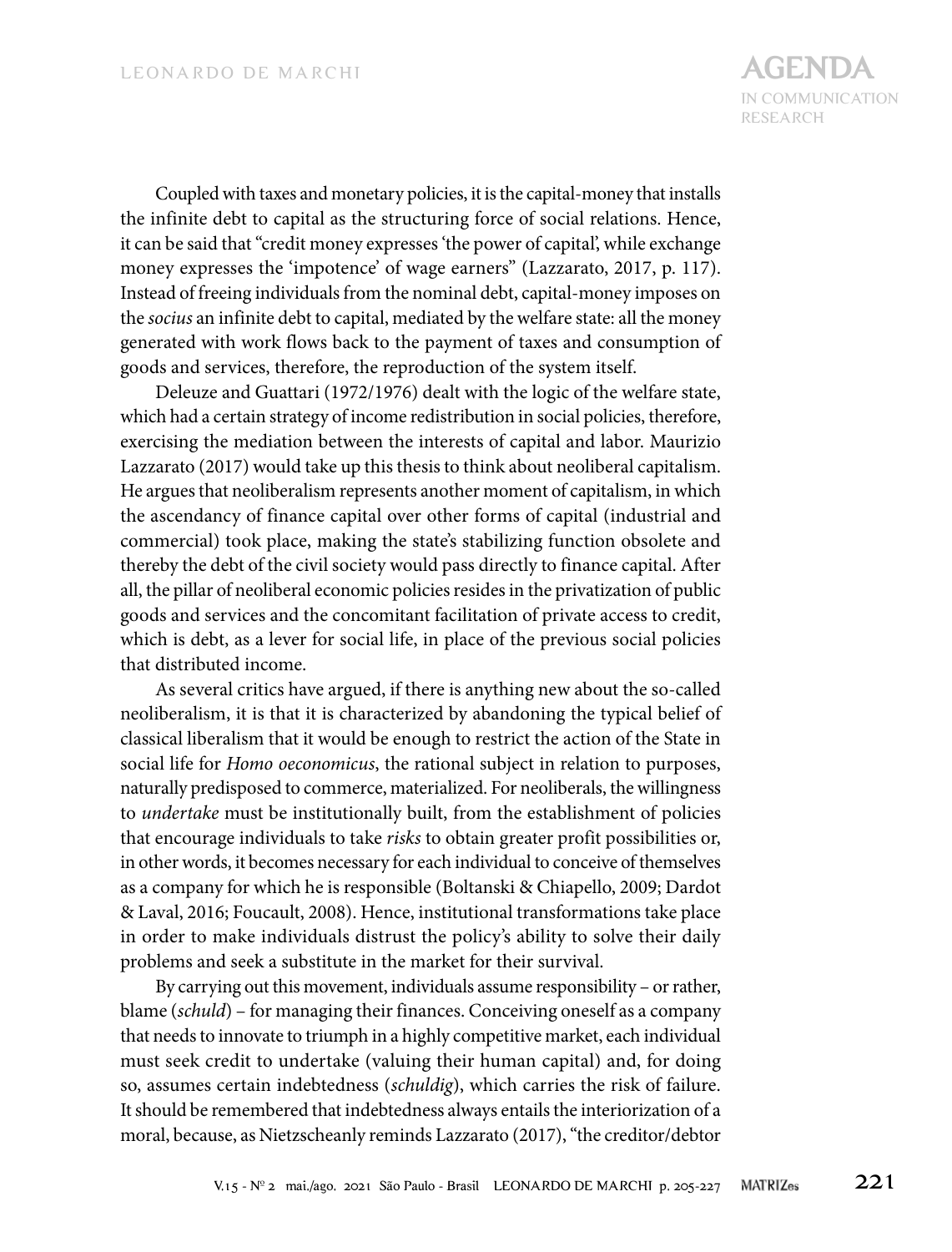

relationship expresses the activity of training and the formation of subjectivity, before having an 'economic' meaning in the modern sense of the term" (p. 82).

The proof of the subjectivation of morality established between creditor and debtor is found in the insistent axiom of defense of fiscal *austerity* for both the State and the families. As Mark Blyth (2017) insists, the fiscal austerity argument is a moral philosophy rather than an economic theory, as the state's accounts are not equivalent to those of families – they cannot issue currency, set interest rates, collect taxes, launch bonds of their debts to finance themselves etc. However, such an argument serves to constrain the State to withdraw from its social functions while forcing individuals to adopt a budget policy to take care of their private accounts.

The growing indebtedness of individuals makes it necessary to incorporate risk management techniques into the domestic economy. Therefore, it is not surprising that the financial market is presented as an ideal model for managing social life. After all, its raison d'être is risk management. The result is the financialization of everyday life (Martin, 2002), whose paradigm is the derivative<sup>18</sup>.

Contemporary derivatives are financial products created from mathematical formulas based on probabilistic theories. This turns them into a device that allows the risk associated with each contract to be decoupled from the underlying assets or future events that support the original documents (Bryan & Rafferty, 2014; Lépinay, 2011). Through Artificial Intelligence (AI), several insurance contracts are gathered, which are divided into numerous fragments, technically labeled as *attributes*, to then be condensed into financial products under various titles (CDO, Swaps, Options, among others) which, however, perform the same function: transferring the debts of others, promising low risk to creditors. As each financial product does not depend on compliance or non-compliance with a certain insurance, an idea is generated that the derivative is a risk product that does not contain risk for investors, since it became technically possible to transfer debts to third parties *ad infinitum* (Varoufakis, 2016). For creditors, the debt is never nominal, as it does not belong to them.

Some authors argue that the derivatives technique has given rise to new methods of labor management, something that has come to be called the *social logic of derivatives* (Arnoldi, 2004; Brayan & Rafferty, 2014; Martin, 2013). As neoliberal policies withdraw social rights, employment, housing, education or health contracts, among other traditional services, have followed the model of decomposing each agreement into attributes, which can be charged separately. Even the workforce is no longer sold entirely: the intermittent labor category allows the worker-enterprise to provide a service for a specified period of time to another legal entity. Such *fractalization of working time* (Berardi, 2018) implies

<sup>18</sup>Derivative is a type of risk insurance, being a contract in which future payments are established, whose values are calculated based on an underlying asset, such as the price of a stock, commodity, financial instrument or occurrence of an event. Its objective is to protect economic agents against price fluctuations over time. See Arnoldi (2004), Bryan and Rafferty (2014), Lépinay (2011), Martin (2013).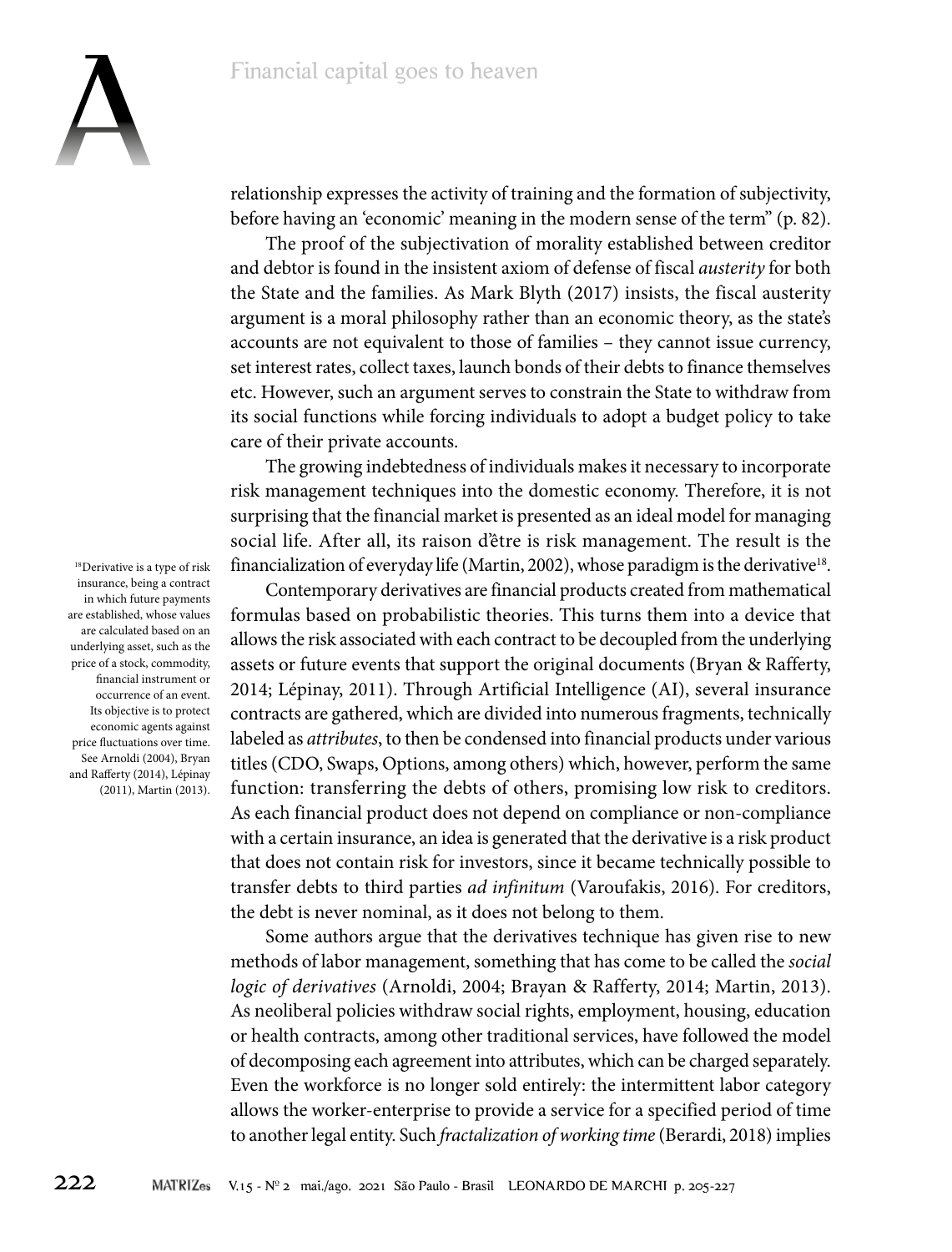a whole new subjectivity on the part of the worker, who starts to be conceived as an asset, and new forms of social relations – social isolation.

Fintech 3.0 furthers the financialization of everyday life by offering financial services to individuals in an unprecedented way: through their own personal computer or *smartphone*, anyone can open a digital account, purchase and sell financial products and services, obtain a credit card or trade bitcoins. It is not necessary to go to a bank or exchange office to do business, thus escaping from the traditional bureaucracy of the great financial system and the collection of taxes by the government. However, unlike fintech 2.0 products, which dealt with large investors, trading debts of others with each other, fintech 3.0 is aimed at identifiable individuals. This is another decisive point: such information companies develop devices that link the debt incurred to individuals through their digital devices.

It is at this point that the materiality of digital media proves decisive. The memory capacity and its security systems serve to digitally record their debts in individuals. Commenting on the credit card, Lazzarato (2017) notes that:

The creditor/debtor relationship is inscribed on his credit card chip and, instead of disappearing, he carries it in his pocket, as if he were carrying his relationship to finance with him. Every purchase is a financial act that mobilizes credit and debt. The credit card opens the doors of the consumer society and, by requesting, encouraging and facilitating the purchase, it involves the consumer/debtor in the vicious circle of excitement/ frustration. The condition and consequence of the infinite repetition of the act of consumption is infinite debt. (p. 68)

Now the cell phone or notebook has become the bank branch of digital banks (Nubank, C6 Bank), connecting to digital wallets (PicPay) and financial education applications (Mobills, Wallet), which contain the financial data of each user. Digital platforms connect to each other, sharing each user's financial data. In this scenario, cryptocurrencies promise a deepening of surveillance over individual debt via blockchain: this registration system can generate perfect control over each transaction and each user's debt.

### **FINAL CONSIDERATIONS**

Ultimately, it's not about predicting the future of Bitcoin. It could either consolidate itself as the main cryptocurrency in the market or be surpassed by competing technologies, such as Libra, of Facebook Inc., or, at the limit, it could even disappear in the near future. Such a cryptocurrency matters,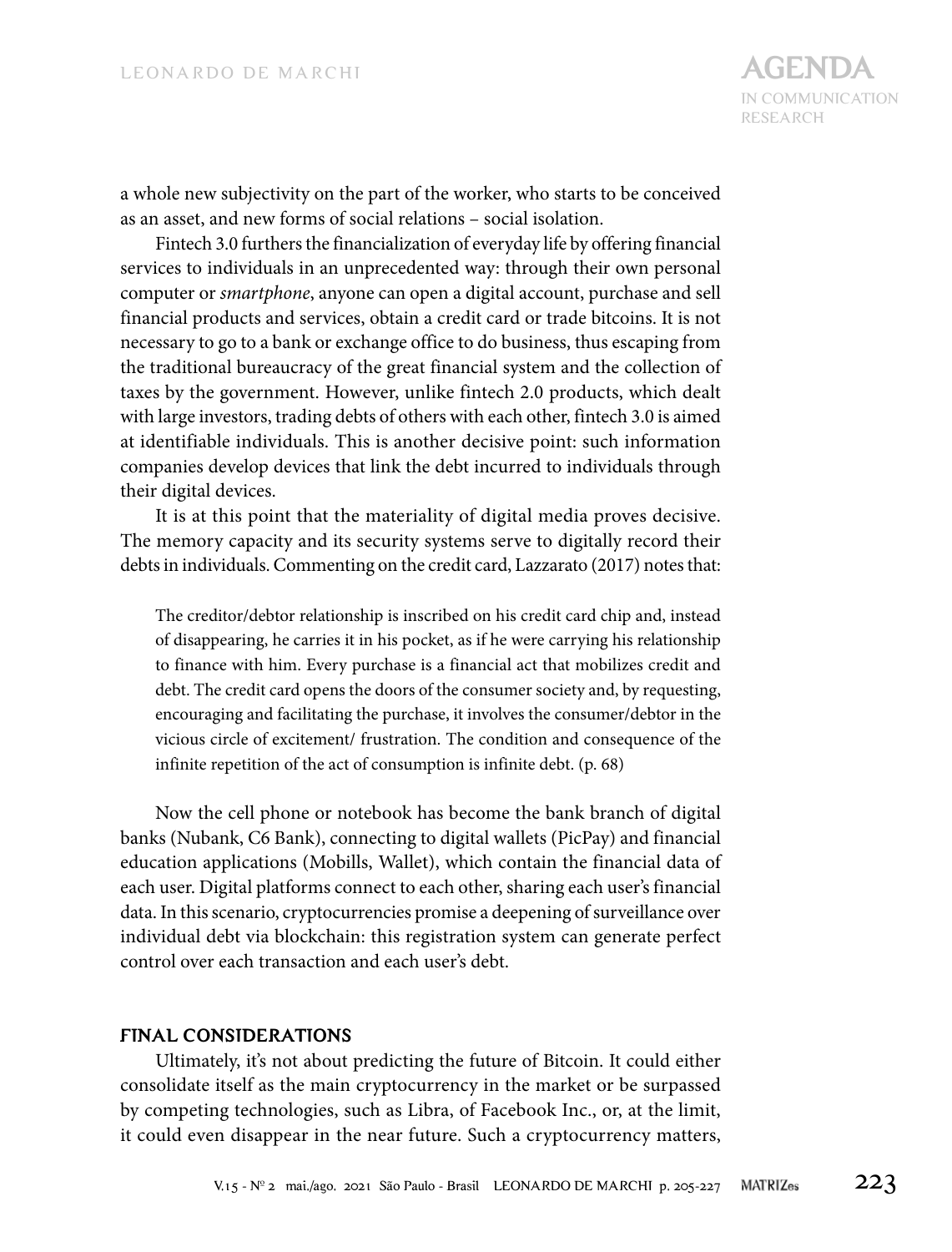

19In mid-2021, central banks in the UK and Brazil introduced guidelines for implementing digital versions of their sovereign currencies.

fundamentally, because (1) it has proven that cryptocurrencies are technically possible to operate according to strict political values and (2) it has developed a technology (blockchain) capable of allowing the creation of other financial assets, as it generates an artificial rarity in the digital environment. It is no coincidence that, despite the controversy surrounding Bitcoin, even central banks in some countries have presented guidelines for implementing their own cryptocurrencies<sup>19</sup> and the blockchain is being used for various purposes, such as the production of smart contracts or tokenization (the replacement of real data by equivalent data, with the same format and protected by an encryption key).

The ability of cryptocurrencies to operate as a system for archiving, processing and distributing personal financial data proves to be decisive for contemporary capitalism. It should be remembered that the digital economy is an economy of exploitation of personal data (Srnicek, 2018). Currently, debit and credit flows can be stored on digital platforms, which monitor the level of individual indebtedness and, depending on the case, can offer either services from a credit company, in case of acute debt, or investment, in case there is liquidity in the user's account. Furthermore, such data can be traded on the financial market, in the form of derivatives. What is negotiated between digital platforms are, more than sums of money, individual financial movement information. Instead of waiting for demand to seek financial services, algorithms can offer platform users a variety of products, which entangle them in an ecosystem of financial products. That is why it is possible to state that fintech 3.0 becomes an individualized debt registration system. Far from being *disruptive* – to use a native term – in relation to financial market practices, fintech 3.0 promises to take you to heaven, extending its logic to each individual of an entire population. M

### **REFERENCES**

- Arner, D. W., Barberis, J. N., & Buckley, R. P. (2015). The evolution of fintech: A new post-crisis paradigm? *UNSW Law Research Paper*, *216*(62), 1-15. https://dx.doi.org/10.2139/ssrn.2676553
- Arnoldi, J. (2004). Derivatives: Virtual values and real risks. *Theory, Culture & Society*, *21*(6), 23-42. https://doi.org/10.1177/0263276404047414
- Assange, J., Appelbaum, J., Müller-Maghun, A., & Zimmermann, J. (2013). *Cypherpunks: Liberdade e o futuro da internet*. Boitempo.

Assange, J., Appelbaum, J., Müller-Maghun, A., & Zimmermann, J. (2012). *Cypherpunks: Freedom and the future of the internet*. OR Books.

Berardi, F. (2019). *Depois do futuro*. Ubu.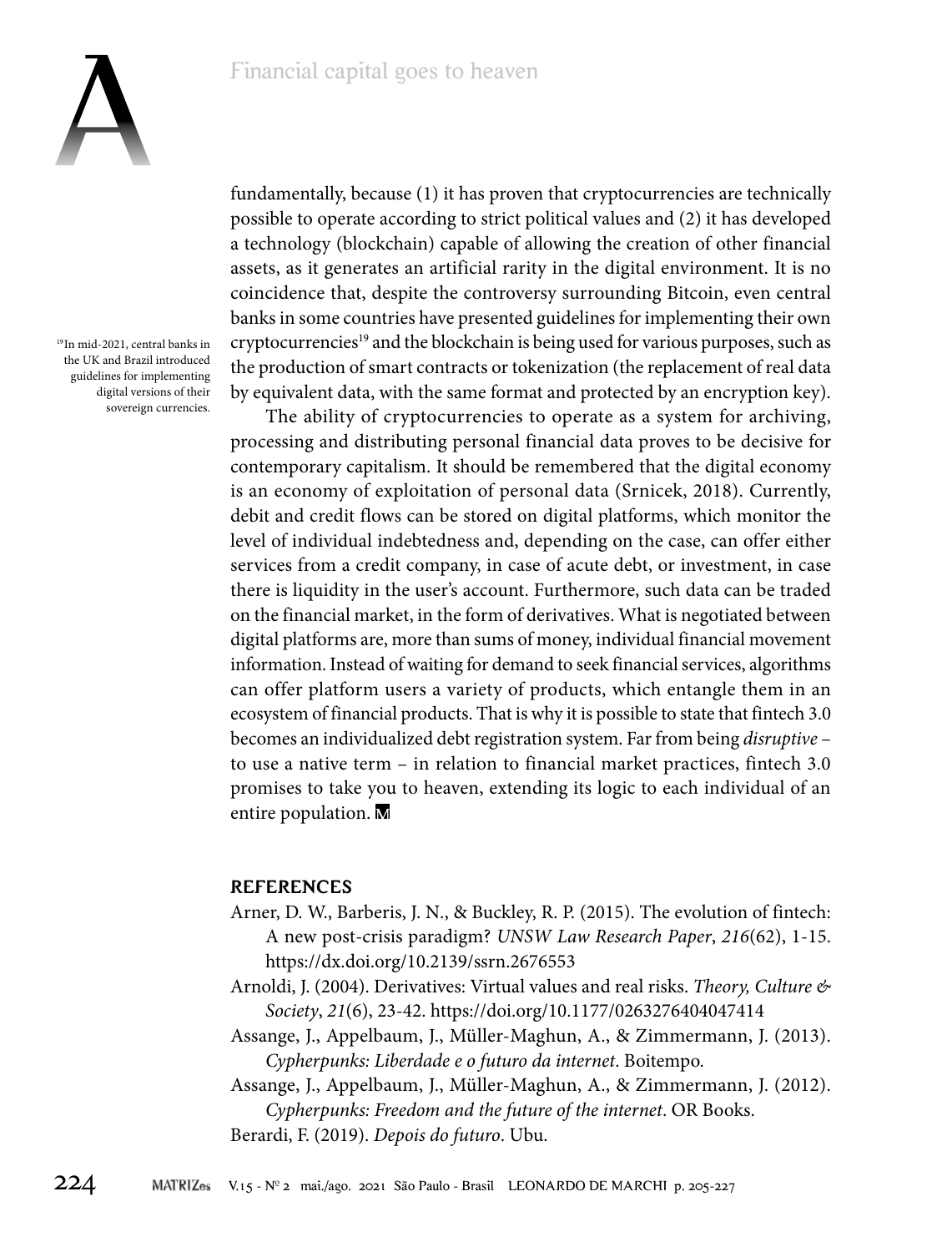- Blyth, M. (2017). *Austeridade: A história de uma ideia perigosa*. Autonomia Literária.
- Boltanski, L., & Chiapello, È. (2009). *O novo espírito do capitalismo*. Martins Fontes.
- Bryan, D., & Rafferty, M. (2014). Financial derivatives as social policy beyond crisis. *Sociology*, *48*(5), 887-903. https://doi.org/10.1177/0038038514539061
- Cannucciari, C. (Director). (2016). *Banking on Bitcoin* [Film]. Gravitas Venture.
- Dardot, P., & Laval, C. (2016). *A nova razão do mundo: Ensaio sobre a sociedade neoliberal*. Boitempo.
- Deleuze, G., & Guattari, F. (1983). *Anti-Oedipus Capitalism And Schizophrenia*. University of Minnesota Press. (Original work published 1972)
- Deleuze, G., & Guattari, F. (1976). *O Anti-Édipo: Capitalismo e esquizofrenia*. Imago. (Original work published 1972)
- Dodd, N. (1997). *A sociologia do dinheiro*. Editora FGV.
- Foucault, M. (2008). *Nascimento da biopolítica*. Martins Fontes.
- Foucault, M. (2004). *The birth of biopolitics: Lectures at the Collège de France, 1978–79.* Gallimard/Seuil.
- Friedman, M. (1984). *Capitalismo e liberdade*. Abril Cultural.
- Gala, P. (2018, April 1st). *Bitcoin não é moeda de verdade, cuidado!* Money Times. https://bit.ly/3uvX2W7
- Graeber, D. (2011). *Debt: The first 5.000 years*. Melville House.
- Guéron, R. (2017). A axiomática capitalista segundo Deleuze e Guattari: De Marx a Nietzsche, de Nietzsche a Marx. *Aurora*, *29*(46), 257-282. http://dx.doi.org/10.7213/1980-5934.29.046.DS14
- Harvey, D., Teles, E., Sader, E., Alves, G., Carneiro, H. S., Wallerstein, I., Peschanski, J. A., Davis, M., Žižek, S., Ali, T., & Safatle, V. (2012). *Occupy: Movimentos de protesto que tomaram a rua*. Boitempo; Carta Maior.
- Hayek, F. (2011). *Desestatização do dinheiro: Uma análise da teoria e prática das moedas simultâneas* (2a ed.). Instituto Von Mises Brasil.
- Kaufmann, J.-C. (2013). *A entrevista compreensiva: Um guia para pesquisa de campo*. Vozes; Edufal.
- Kittler, F. (2017). *A verdade do mundo técnico: Ensaios sobre a genealogia da atualidade*. Contraponto.
- Knorr-Cetina, K., & Bruegger, U. (2000). The markets as an object of attachment: Exploring postsocial relations in financial markets. *Canadian Journal of Sociology*, *25*(2), 141-168. https://doi.org/10.2307/3341821
- Lazzarato, M. (2017). *O governo do homem endividado*. N-1 Edições.
- Lépinay, V. A. (2011). *Codes of finance: Engineering derivatives in a global bank*. Princeton University Press.
- Martin, R. (2002). *Financialization of the daily life*. Temple University Press.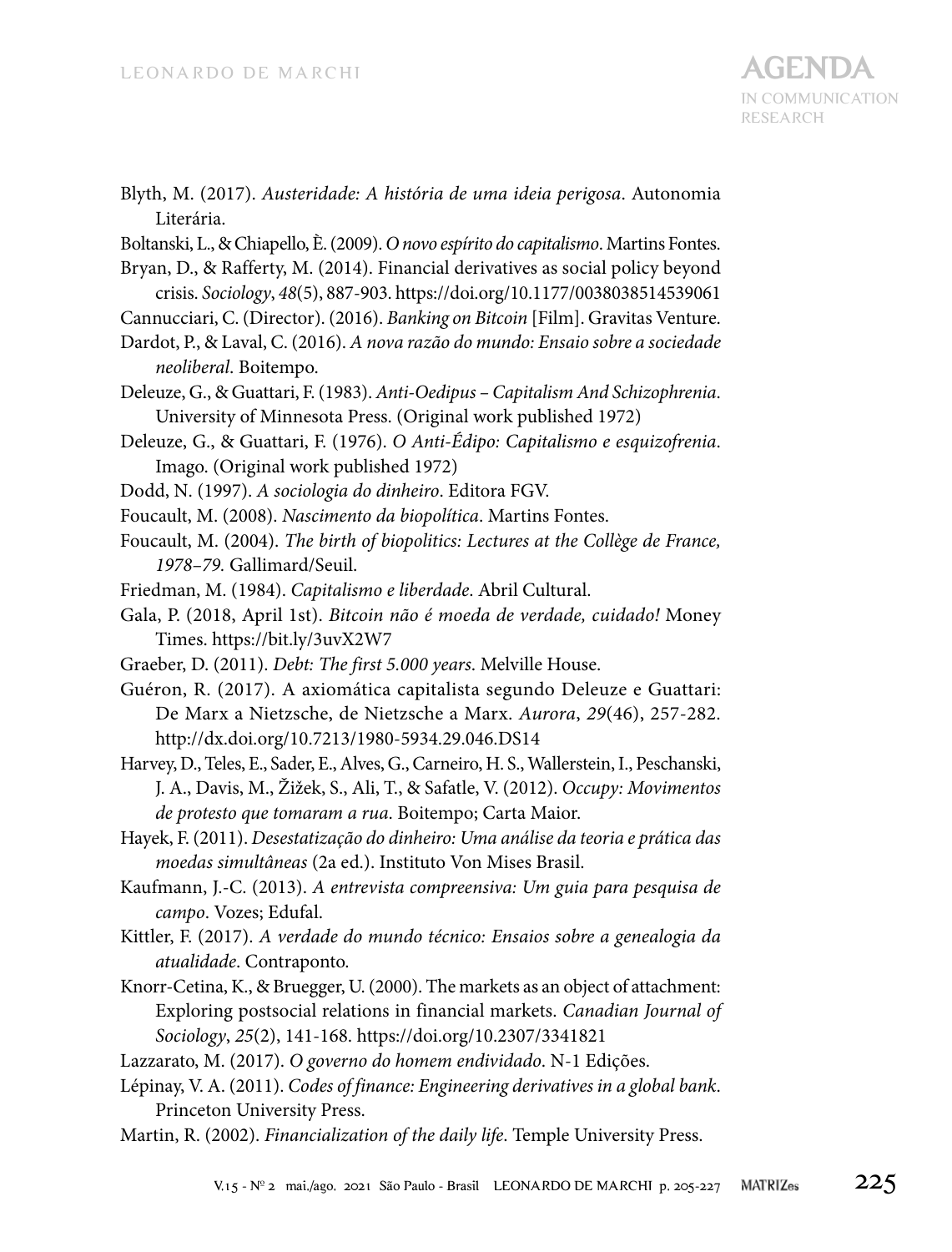

- Martin, R. (2013). After economy? Social logics of derivative. *Social Text*, *31*(1), 83-106. https://doi.org/10.1215/01642472-1958908
- Marx, K. (1983). *O capital: Crítica da economia política*. Abril Cultural. (Original work published 1867)
- Maurer, B., Nelms, T. C., & Swartz, L. (2013). When perhaps the real problem is money itself! The practical materiality of Bitcoin. *Social Semiotics*, *23*(2), 261-277. https://doi.org/10.1080/10350330.2013.777594
- Mauss, M. (2003). *Sociologia e antropologia*. Cosac & Naify. (Original work published 1950)
- Metri, M. (2014). *Poder, riqueza e moeda na Europa medieval: A preeminência naval, mercantil e monetária da sereníssima República de Veneza nos séculos XIII e XV*. Editora FGV.
- Morriss, A. (2008). Anarcho-Capitalism. In R. Hamowy (Ed.), *The Encyclopedia of Libertarianism* (pp. 13-14). Sage.
- Nakamoto, S. (2008). *Bitcoin: A peer-to-peer electronic cash system*. https:// bitcoin.org/bitcoin.pdf
- Nicoletti, B. (2017). *The future of fintech*: *Integrating finance and technology in financial services*. Palgrave MacMillan.
- Nietzsche, F. (1998). *Genealogia da moral: Uma polêmica*. Companhia das Letras. (Original work published 1887)
- Paraná, E. (2020). *Bitcoin: A utopia tecnocrática do dinheiro apolítico*. Autonomia Literária.
- Rothbard, M. N. (2013). *Por uma nova liberdade: O manifesto libertário*. Instituto von Mises Brasil.
- Schumpeter, J. A. (2010). *Capitalism, socialism and democracy*. Routledge.

Simiand, F. (2018). *A moeda, realidade social*. Edusp.

Simmel, G. (2004). *The philosophy of money* (3a ed.). Routledge.

Srnicek, N. (2018). *Platform capitalism*. Polity.

- Steiner, P. (2018). Simiand e a sociologia econômica da moeda. In F. Simiand, *A moeda, realidade social* (pp. 125-136). Edusp.
- Streeck, W. (2018). *Tempo comprado: A crise adiada do capitalismo democrático*. Boitempo.
- Théret, B. (2008). Os três estados da moeda: Abordagem interdisciplinar do fato monetário. *Economia e Sociedade*, *17*(32), 1-28.
- Ulrich, F. (2014). *Bitcoin: A moeda na era digital*. Instituto von Mises Brasil.
- Varoufakis, Y. (2016). *O minotauro global: A verdadeira origem da crise financeira e o futuro da economia global*. Autonomia Literária.
- Waizbort, L. (2013). *As aventuras de Georg Simmel* (3a ed.). Editora 34; Programa de Pós-Graduação em Sociologia/Universidade de São Paulo.